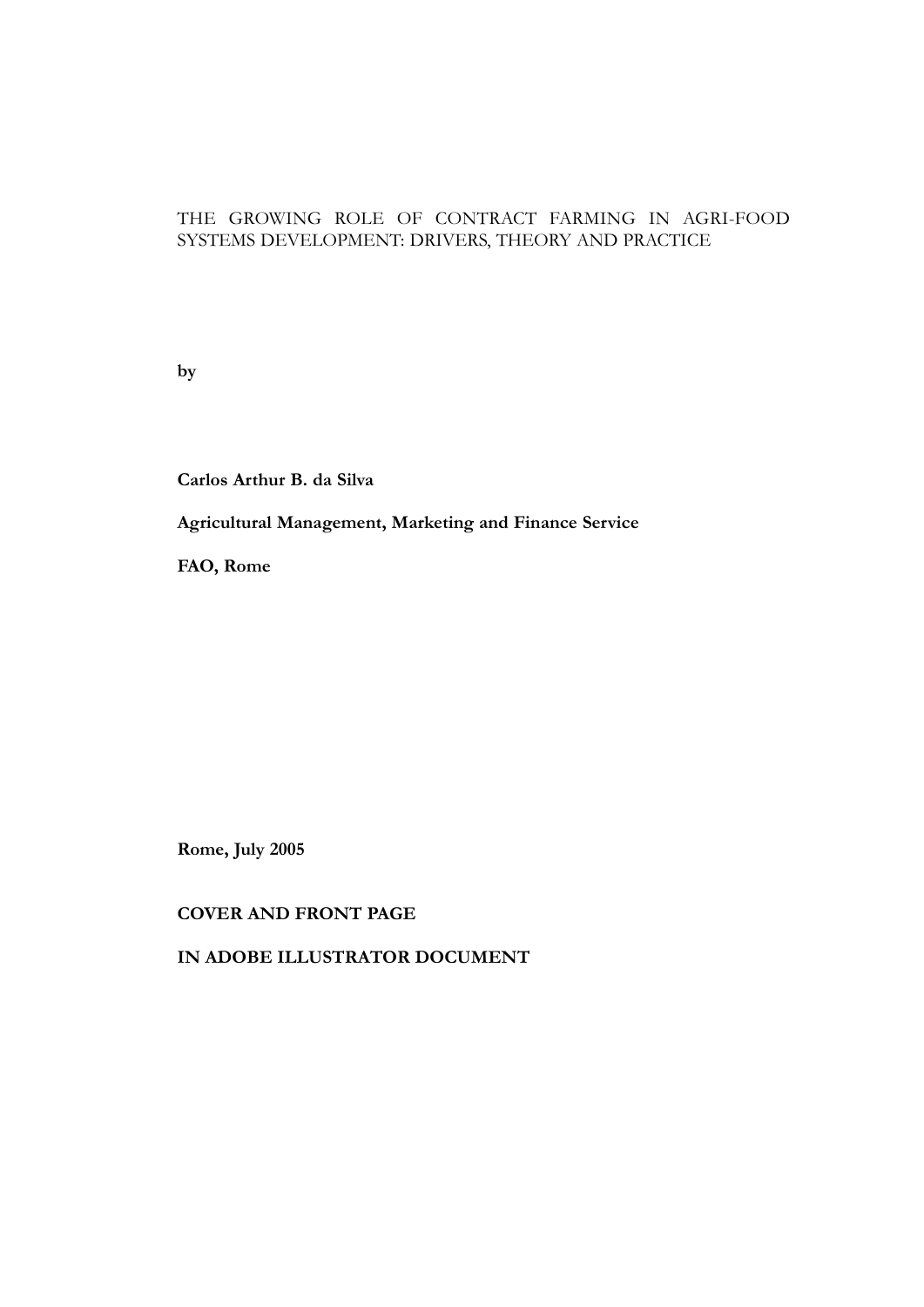The designation employed and the presentation of material in this information product do not imply the expression of any opinion whatsoever on the Food and Agriculture Organization of the United Nations concerning the legal status of any country, territory, city or area or of its authorities, or concerning the delimitation of its frontiers or boundaries.

All rights reserved. Reproduction and dissemination of material in this information product for educational or other non-commercial purposes are authorized without any prior written permission from the copyright holders provided the source is fully acknowledged. Reproduction of material in this information product for resale or other commercial purposes is prohibited without written permission of the copyright holders. Applications for such permission should be addressed to the Chief, Publishing Management Service, Information Division, FAO, Viale delle Terme di Caracalla, 00100 Rome, Italy or by e-mail to copyright@fao.org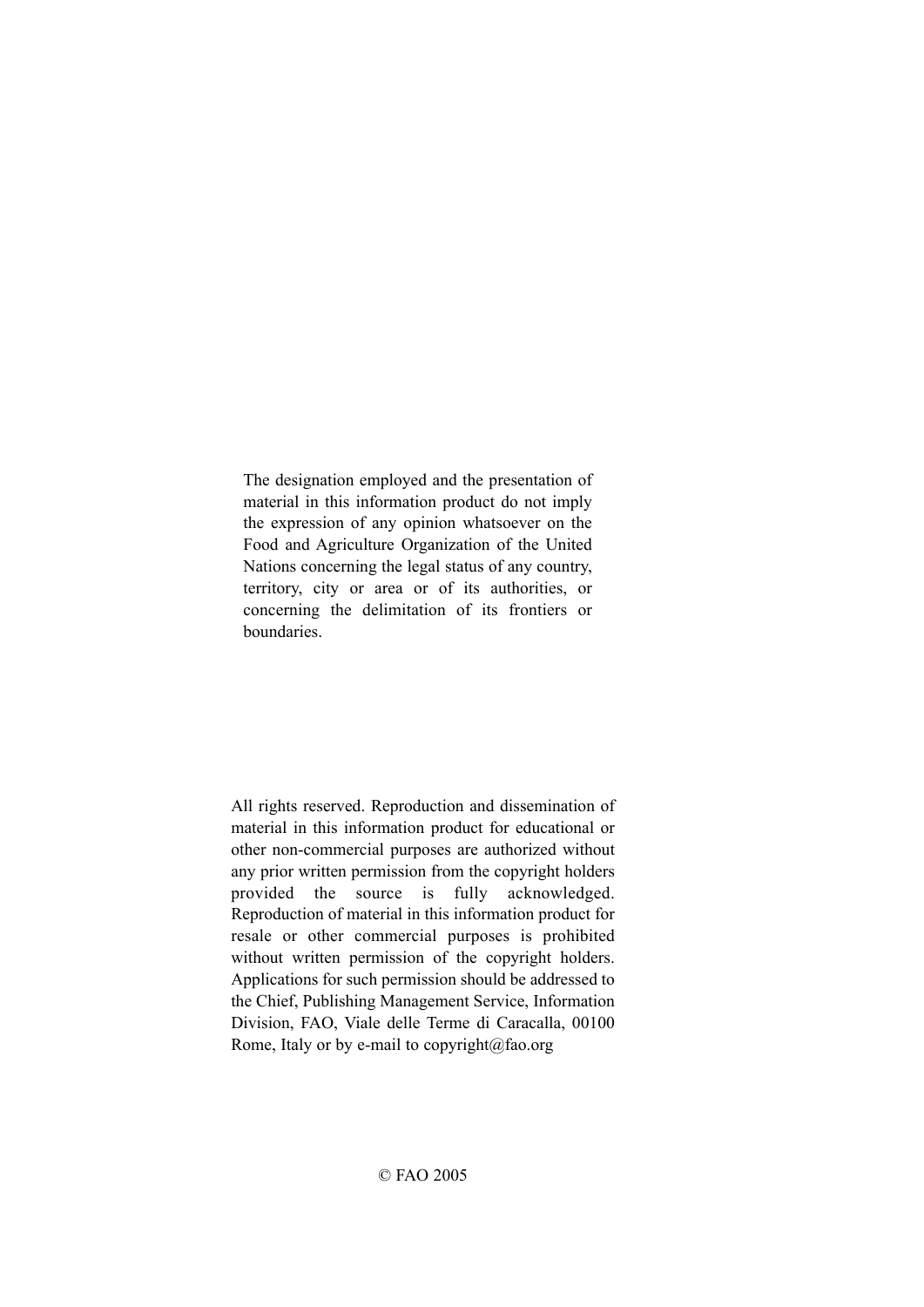# **Contents**

| <b>CONTENTS</b>                                                 | iii            |
|-----------------------------------------------------------------|----------------|
| <b>ACKNOWLEDGEMENTS</b>                                         | iv             |
| <b>ABSTRACT</b>                                                 | 1              |
| 1. INTRODUCTION                                                 | $\overline{2}$ |
| 2. THE NATURE AND EXTENT OF RECENT CHANGES IN AGRI-FOOD SYSTEMS | 4              |
| POPULATION GROWTH, URBANIZATION AND INCOME GROWTH               | $\overline{4}$ |
| TRADE LIBERALIZATION AND THE MOBILITY OF CAPITAL FLOWS          | 6              |
| ADVANCES IN TRANSPORTATION AND LOGISTICS                        | 7              |
| ADVANCES IN INFORMATION AND COMMUNICATION TECHNOLOGIES          | 8              |
| ADVANCES IN BIOTECHNOLOGY                                       | 9              |
| 3. THE THEORETICAL BASIS FOR CONTRACT FARMING                   | 11             |
| 4. POTENTIAL ADVANTAGES AND DISADVANTAGES OF CONTRACTING FOR    |                |
| <b>AGRI-FOOD CHAIN ACTORS</b>                                   | 15             |
| <b>4.1. ADVANTAGES FOR FARMERS</b>                              | 15             |
| <b>4.2 DISADVANTAGES FOR FARMERS</b>                            | 16             |
| <b>4.3. ADVANTAGES FOR AGRIBUSINESS FIRMS</b>                   | 19             |
| <b>4.4. DISADVANTAGES FOR AGRIBUSINESS FIRMS</b>                | 20             |
| <b>5. CRITICAL SUCCESS FACTORS</b>                              | 22             |
| <b>6. CONCLUSIONS</b>                                           | 25             |
| 7. REFERENCES                                                   | 27             |
| <b>ANNEX</b>                                                    | 30             |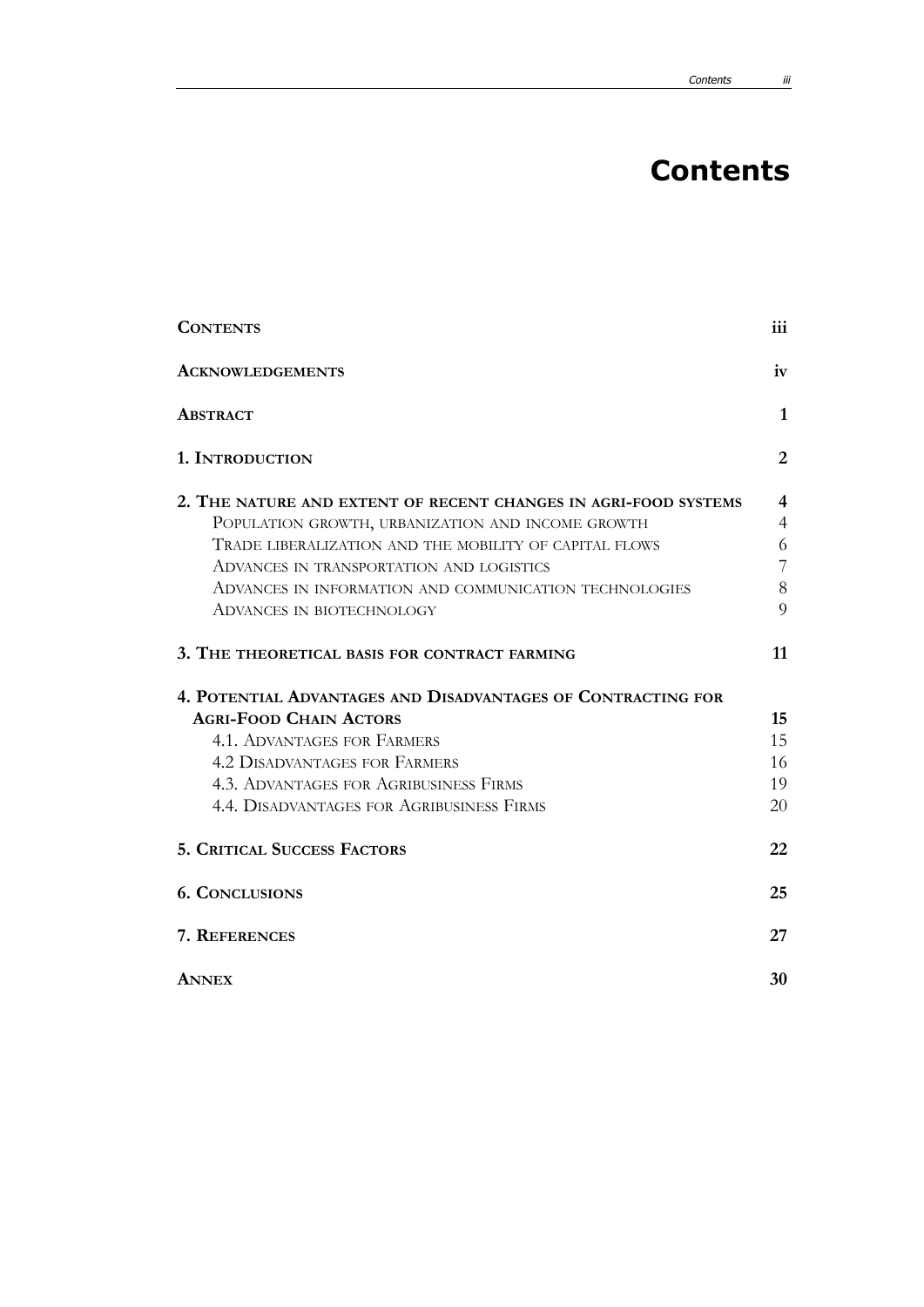# **Acknowledgements**

The author thanks Joselito Bernardo, from the Asian Productivity Organization, for the invitation to prepare this paper and present it in a contract farming workshop in Sri Lanka. Appreciation is also extended to Alexandra Rottger, Andrew Shepherd, David Kahan, Edward Seidler and Pilar Santacoloma, for their comments and suggestions.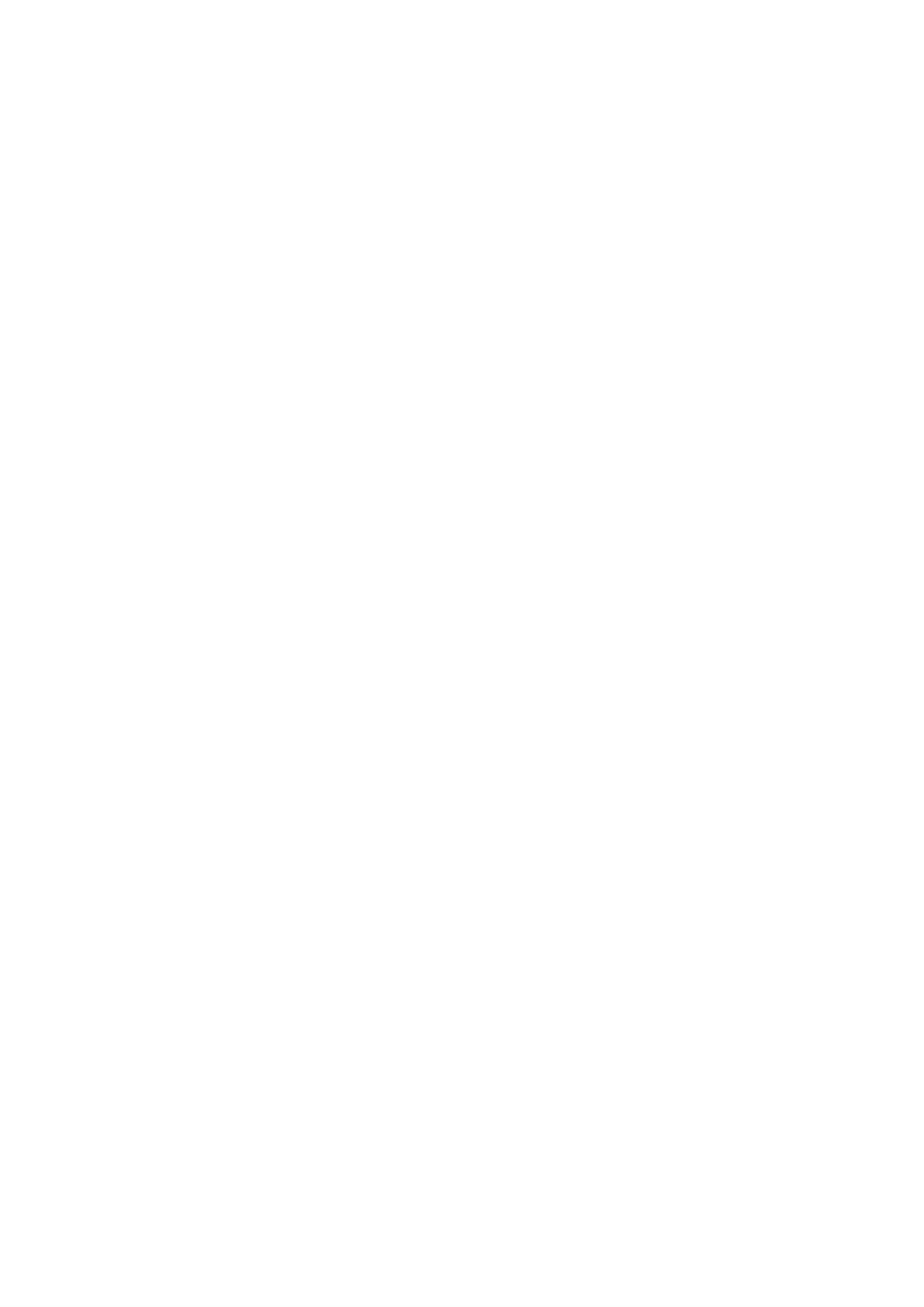# **The Growing Role of Contract Farming in Agri-food Systems Development: Drivers, Theory and Practice<sup>1</sup>**

Carlos A. da Silva2

### **ABSTRACT**

The interest in contract farming as a mechanism to coordinate linkages between farmers and agribusiness firms has increased considerably in the recent past. This paper reviews the changes in agri-food systems that are leading to tighter coordination of supply chains and discusses the theoretical basis for contract farming as a chain governance strategy. It is argued that the need to minimize transaction costs in light of increasing uncertainty, asset specificity and market failures associated with changes in agri-food systems will continue favouring the intensification of contracting in supply chain management in food and agriculture. The international experience reviewed suggests that, under appropriate enabling environments, the potential advantages of contracting for farmers and agribusiness firms tend to outweigh the potential disadvantages. Potential socio-economic benefits are a further incentive to the promotion of contracts as a component of agribusiness development strategies. Critical success factors for sustainable contract farming are pointed out and issues for additional reflection are suggested.

<sup>&</sup>lt;sup>1</sup> Draft resource paper prepared for the Asian Productivity Organization Meeting on "Sustainable Contract Farming for Increased Competitiveness", Colombo, Sri Lanka, July 2005.

<sup>&</sup>lt;sup>2</sup> Agribusiness Economist, Ph.D., Agricultural Management, Marketing and Finance Service, FAO, Rome. The views expressed in this paper are those of the author and do not necessarily reflect FAO's stances on the subjects here discussed.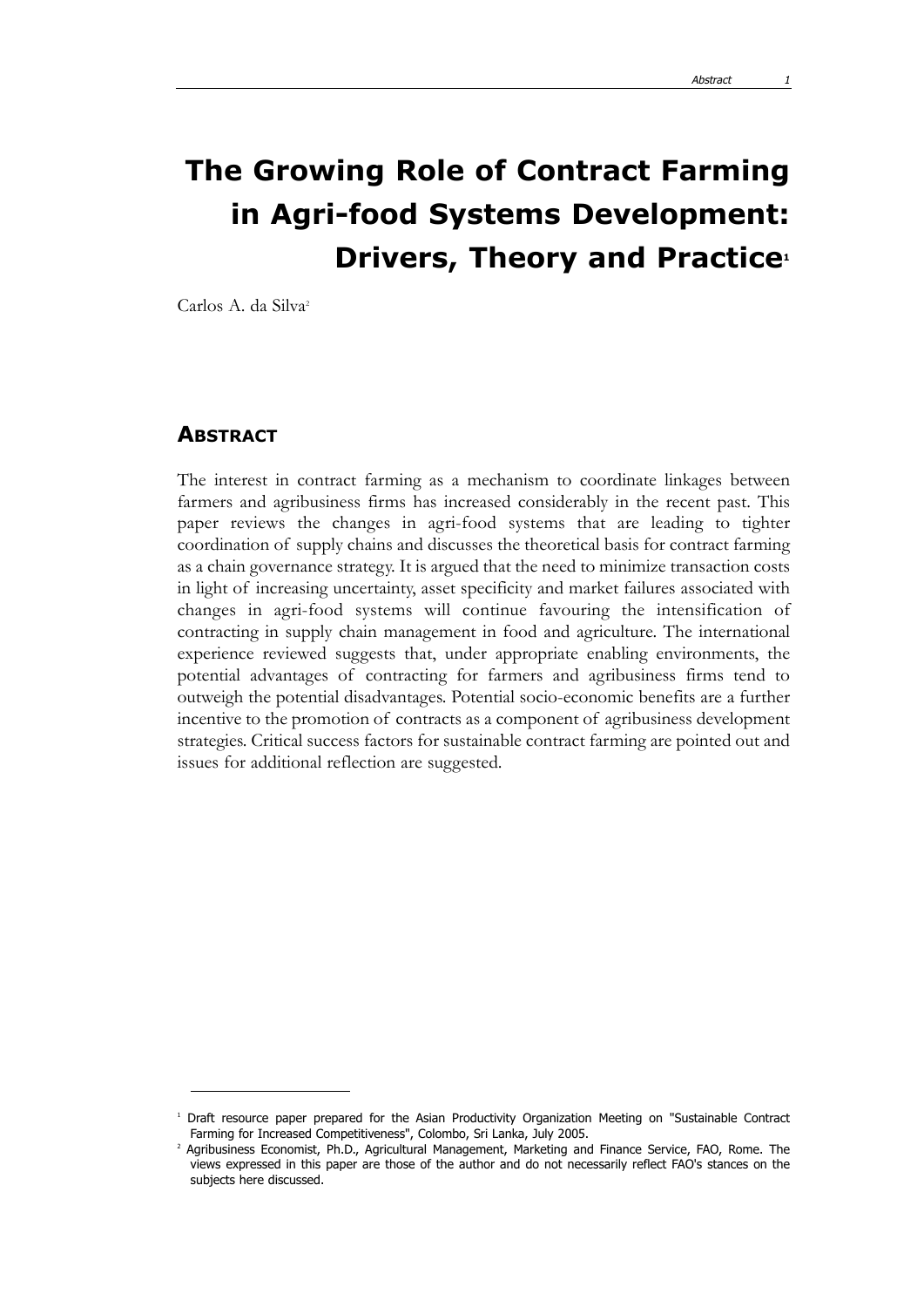## **1. Introduction**

In recent years, the interest of policy makers, researchers and development planners in contract farming as a mechanism to govern linkages between farmers and agribusiness firms has increased considerably. This surge of attention is well evidenced by the growing number of publications on the topic  $-$  a search in the conventional scientific abstracting databases will generate hundreds of journal articles, conference proceedings, books and other reports discussing theoretical concepts, case studies and research findings relating to technical, economic and social aspects of agricultural contracts. Reviews of this vast amount of literature are presented by authors such as Singh (2002), Kirsten and Sartorious (2002), Warning and Hoo (2000), Bauman (2000) and Rehber (2000), among others.

The interest in the topic crosses across multiple disciplinary borders, different commodities and varied regional areas of both the developed and developing world. Since contract farming is by no means a novel issue<sup>3</sup>, there should then be a specific reason for such heightened awareness and this is most plausibly associated to the remarkable pattern of changes and trends affecting agri-food systems worldwide.

Spurred by drivers such as technological developments, demographic changes, changing consumer preferences, trade liberalization and financial capital mobility, food and agricultural systems are being forced to adapt and modernize. Increasingly, such systems are becoming organized into tightly aligned chains and networks, where the coordination of production, processing and distribution activities is closely managed. In these modernized systems, the once dominant role of spot markets as a mechanism to harmonize transactions is being replaced by alternative forms of vertical coordination, including strategic alliances, full ownership and contracts. As a consequence, supply chain management principles, which already impacted the organization and performance of manufacturing and retailing internationally, have found in the agri-food sector a new, fertile ground to be put into practice.

These transformations, and the organizational responses thereof, are creating challenges and opportunities for producers, processors, wholesalers, retailers and other supply chain actors. Small farmers in developing countries, in particular, are perceived to be especially vulnerable to the changes. As Chen et al. (2005) indicate, modern organizational arrangements in agri-food systems might promote the

<sup>&</sup>lt;sup>3</sup> The rich, early agricultural economics literature on agricultural marketing in general and vertical coordination in particular also examines the issue of contracting at length. See, for instance, Helmberger et al. (1981).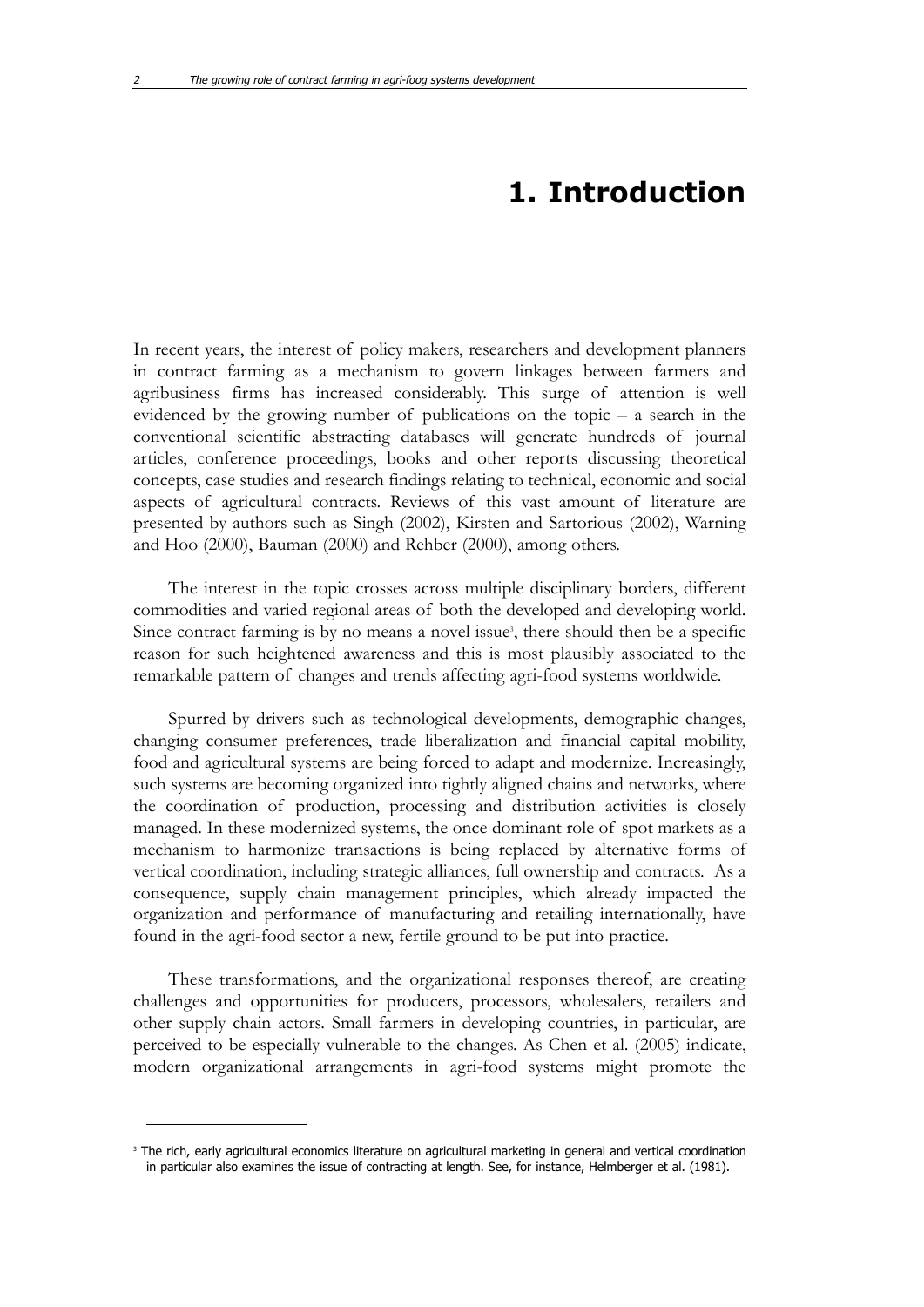emergence of power imbalances and unfavourable terms of trade in the transactions between smaller-scale chain actors and the larger players which typically exercise the leading coordination role in a managed supply chain. But these perceptions notwithstanding, contract farming is being promoted by governments and development agencies as a coordination mode that can facilitate the integration of small farmers into supply chains (Singh and Asokan, 2005; Singh, 2004; Ahn, 2004; Anon., 2003; Eaton and Shepherd, 2001). This also accounts for the rising interest, earlier pointed out, in the conceptual foundations and in the practical implications of contracting in food and agriculture.

This paper briefly reviews the changes in agri-food systems that are leading into the development of more tightly aligned supply chains, whereby the role of contract farming as a vertical coordination mechanism is reinforced. It then discusses the theoretical basis for contracting and points out the potential advantages and disadvantages for the contracting partners. Drawing from the international experience, critical success factors for effective contracting in developing countries are summarized and a number of questions for further investigation are proposed.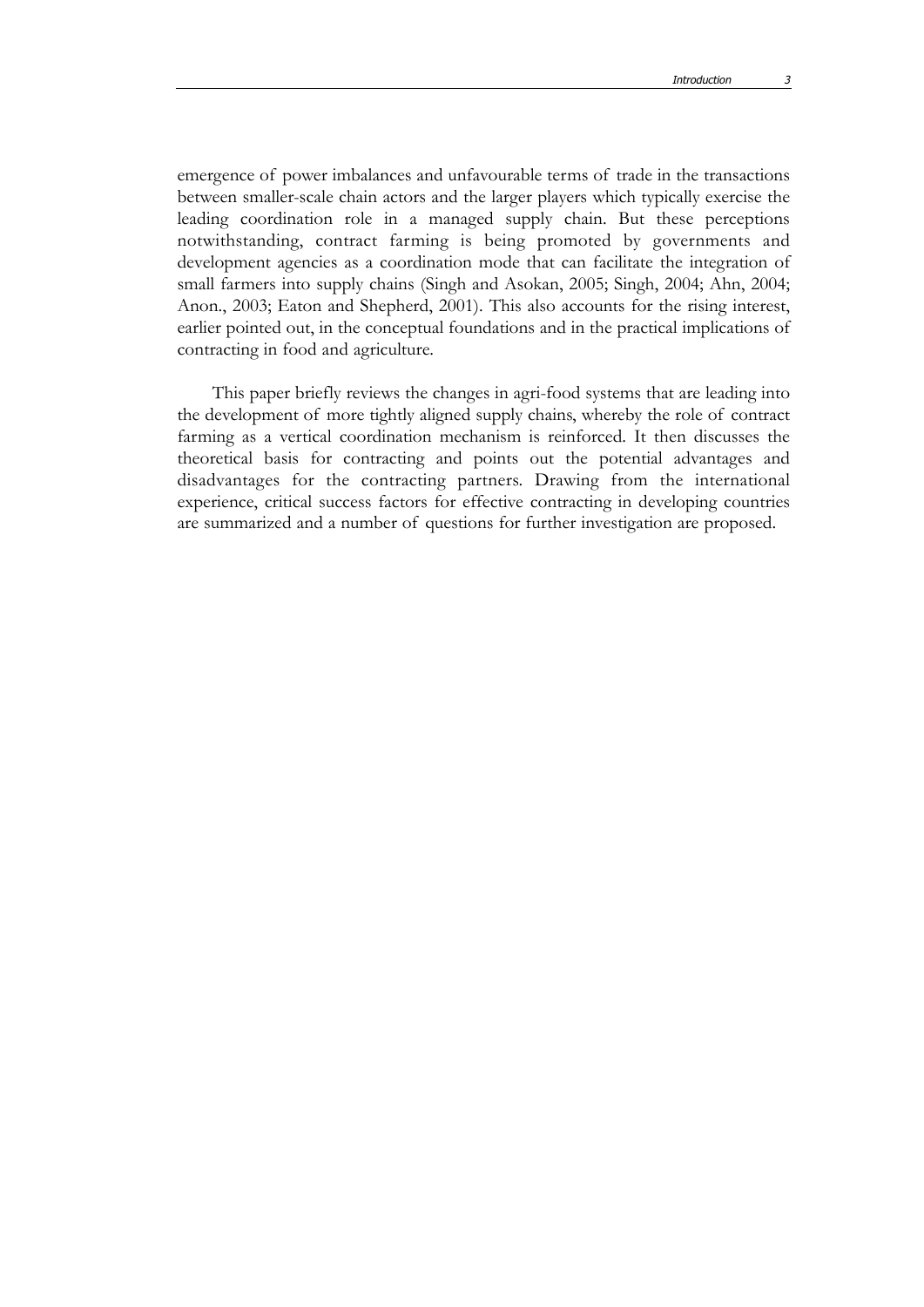# **2. The nature and extent of recent changes in agri-food systems**

Agri-food systems around the world are undergoing a distinctive transformation process. Changes are being observed in all segments of the production-distribution chains, as well as in the institutional environments in which they operate. We are witnessing a phenomenon that has been called by some as the "industrialisation" of world agriculture, a metaphor that highlights the departure from the traditional ways in which food and fibre were produced and marketed to a mode under which farms tend to increase in size (and reduce in numbers), adopt production processes akin to the practices of manufacturing enterprises and develop closer ties to processors, retailers and other partners in the supply chain (Boehlje, 1999; Reardon and Barret, 2000). We are also witnessing the "rapid rise of the supermarkets", a related development where consolidation at the retail level is influencing procurement practices and therefore impacting agri-food chains internationally (Reardon and Berdegué, 2002). At the institutional level, we are observing, *inter alia*, the enactment of stricter quality and safety regulations, the emergence of private grades and standards and the reduced role of the public sector in traditional supporting activities and services provision. These general trends, while more pervasive in the developed world, are also present in developing countries. Moreover, their effects are not bound by geography: in a globalized world, where supply chains and networks are intertwined across countries and continents, the consequences of the changes are farreaching.

Why are these changes happening and what are their implications for system organization and performance? The general perception is that the reshaping of agrifood chains is being driven by a number of demographic, technological and economic related factors. These will be reviewed next.

#### **POPULATION GROWTH, URBANIZATION AND INCOME GROWTH**

Population and income are the main factors affecting the demand for foods. The global population reached 6.4 billion in 2004 and grows by about 80 million every year, with fastest rates in Sub-Saharan Africa and West Asia and slower growth, even population decline, in most of the industrialized world (Ashford, 2004). These trends are expected to continue, particularly in the developing world, where the projected population growth rate is almost 2% per year until 2010 (Rabobank, 2005).

As population grows, the share of inhabitants living in rural areas tends to decline sharply (Figure 1). It can be inferred from Figure 1 that by 2015 more than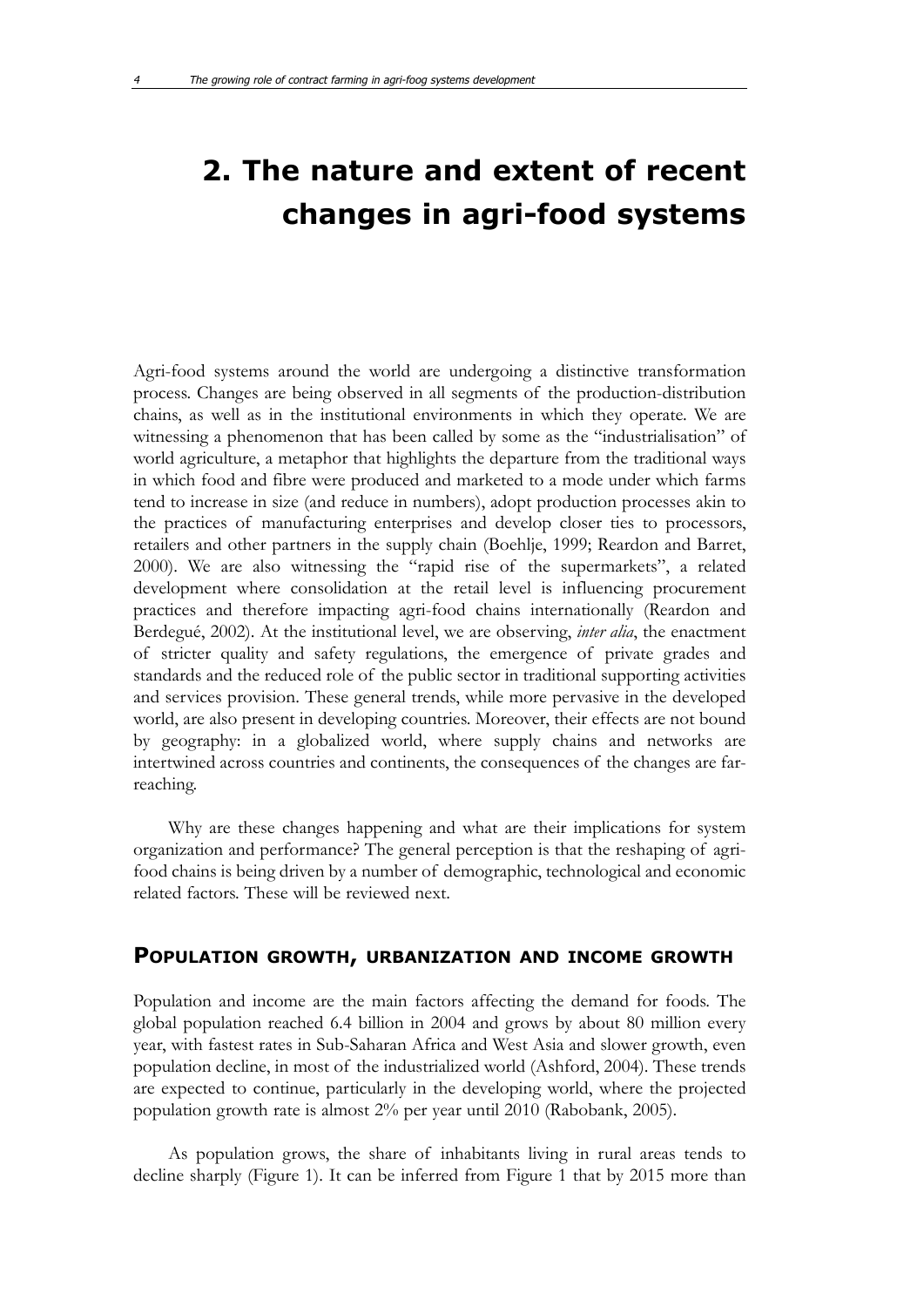half of the world's population is expected to be urban. Moreover, the UN estimates that in the next 25 years almost all of the world's population growth will be concentrated in urban areas of developing countries (FAO, 2005).



**Figure 1: Urbanization Rates 1850-2030**

This shift of population from rural to urban areas is fuelled by economic development and as such stimulates income growth. In fact, the latest projections by the World Bank show income per person increasing in all regions of the world (Table 1), with particularly high rates in the Asia-Pacific area. With few regional exceptions, this is a trend that has been recurrent in the recent past: incomes have grown and will continue growing in the foreseeable future. In average, developing countries should experience a growth rate of 4.4% per year in GDP per capita between 2006 and 2015.

| Region                              | 2005 | 2006 | 2006-2015 |
|-------------------------------------|------|------|-----------|
| <b>East Asia and Pacific</b>        | 6.2  | 57   | 5.3       |
| <b>Europe and Central Asia</b>      | 5.6  | 5    | 3.5       |
| <b>Latin America and Caribbean</b>  | 2.3  | 2.3  | 24        |
| <b>Middle East and North Africa</b> | 2.8  | 2.5  | 2.6       |
| <b>South Asia</b>                   | 4.7  | 4.4  | 4.1       |
| Sub-Saharan Africa                  | 1.6  | 17   | 16        |

**Table 1. Projected Growth in GDP per Capita (% per year)**

Source: The World Bank - Global Economic Prospects 2005

The combined effect of such income and demographic patterns in agri-food systems is already being manifested, mostly by quantitative and qualitative changes in the demand for agriculture and food products. FAO forecasts that the overall demand for foods will be approaching 3000 kcal/person/day in 2015 and will exceed 3000 by 2030, rising from 2803 kcal/person/day in 1997/1999. The diets are also changing,

Source: Population Reference Bureau (www.prb.org)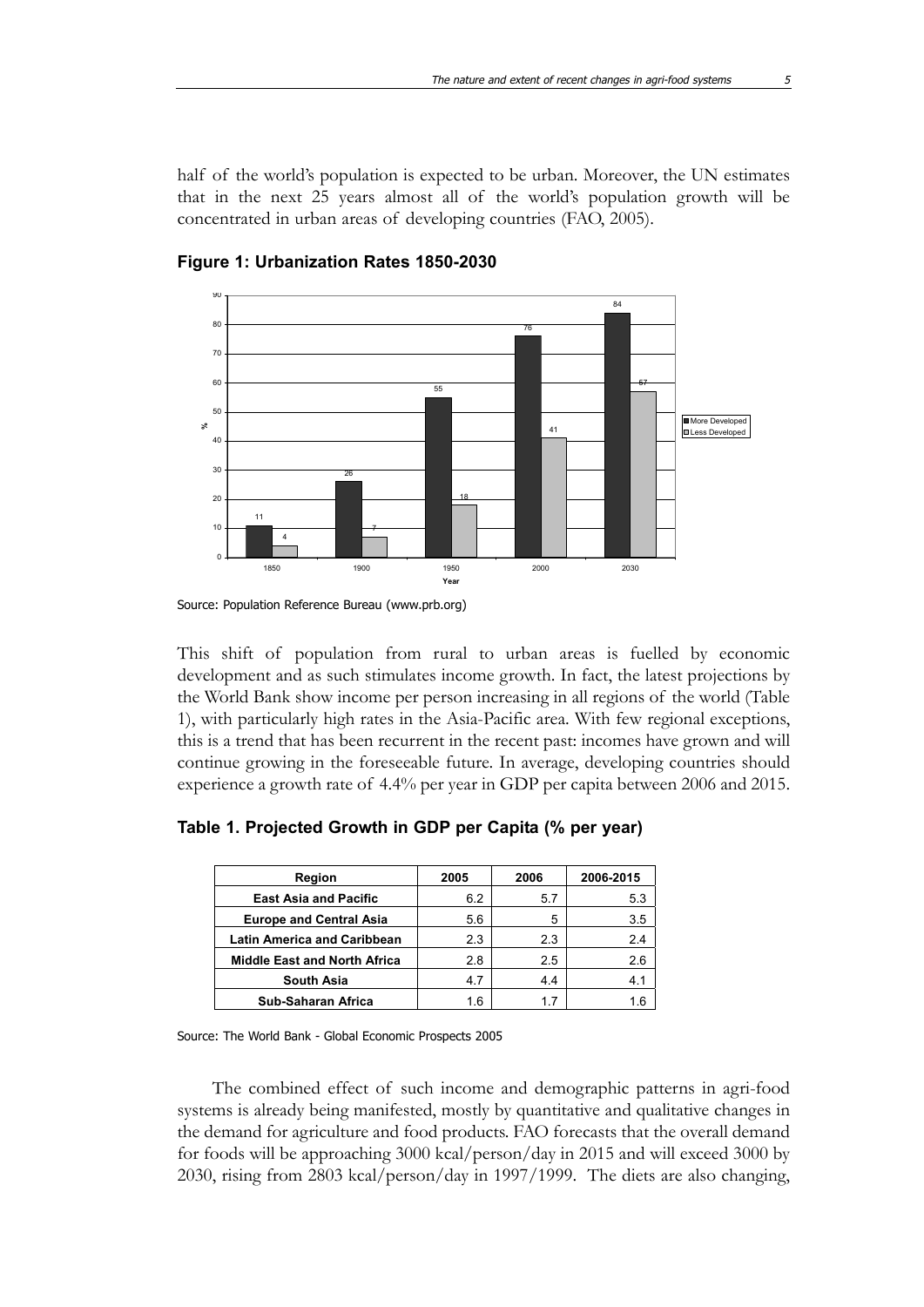with increases in the proportion of calorie intakes being derived from livestock, oil crops and sugar (FAO, 2005). Consumption of high value animal protein foods, for instance, has been rising steadily and is expected to increase by 5% yearly until 2007 and by 8% per year in the subsequent 5 years (Rabobank, 2005). In sum, there is a need to produce more food and to diversify the composition of the traditional food basket.

From the qualitative standpoint, consumers are also becoming more demanding and more concerned with non tangible attributes of foodstuffs. Consumers keep basing their choices on traditional food purchase drivers such as price, freshness and wholesomeness, but increasingly they demand information about and have their buying patterns influenced by aspects related to health and safety, environment conservation, animal welfare and social responsibility, to name a few. A shift from commoditization to product differentiation is thus being observed.

Finally, the impacts of the demographic and income trends are additionally being felt in the ways foods are being processed and distributed. More urban and affluent consumers are demanding foods that can be conveniently prepared, such as frozen, pre-cut, pre-cooked and ready-to-eat items. They are also spending greater shares of their budgets in the "food-away-from home" category. Processing and distribution systems have been adapting, as suggested by the growing importance of agroprocessing and modern food retailing, especially in the developing world, in terms of contribution to growth of domestic product and employment generation.

#### **TRADE LIBERALIZATION AND THE MOBILITY OF CAPITAL FLOWS**

The globalization process is characterized by the free flow of goods, services, capital and knowledge among nations. Among its consequences are the increasing internationalization of firms and the integration of global markets, via trade mechanisms. Trade liberalization and the mobility of capital flows are at the root of these processes and have affected the organization and performance of agri-food systems worldwide.

Trade of agricultural products has not only been growing in absolute values, but with liberalization the composition of world agri-food exports has altered. By the end of the 1990s, the share of processed agricultural products trade in relation to commodities had increased from 24.7 % in 1970 to 58.2%, a trend that had similar patterns in developed and developing countries. Traditional export commodities, such as cocoa, coffee and sugar had their relative importance reduced, whereas increased trade occurred in fruits, vegetables and dairy products, a large portion of which in processed form (Senauer and Venturini, 2005; Wilkinson, 2004).

More trade and enlarged markets for higher valued products bring about intensified competition and the competitive pressures stemming from increased exposure to international markets affect food chains in diverse ways. A major one is the need for improved technical efficiency in producing, processing and distribution,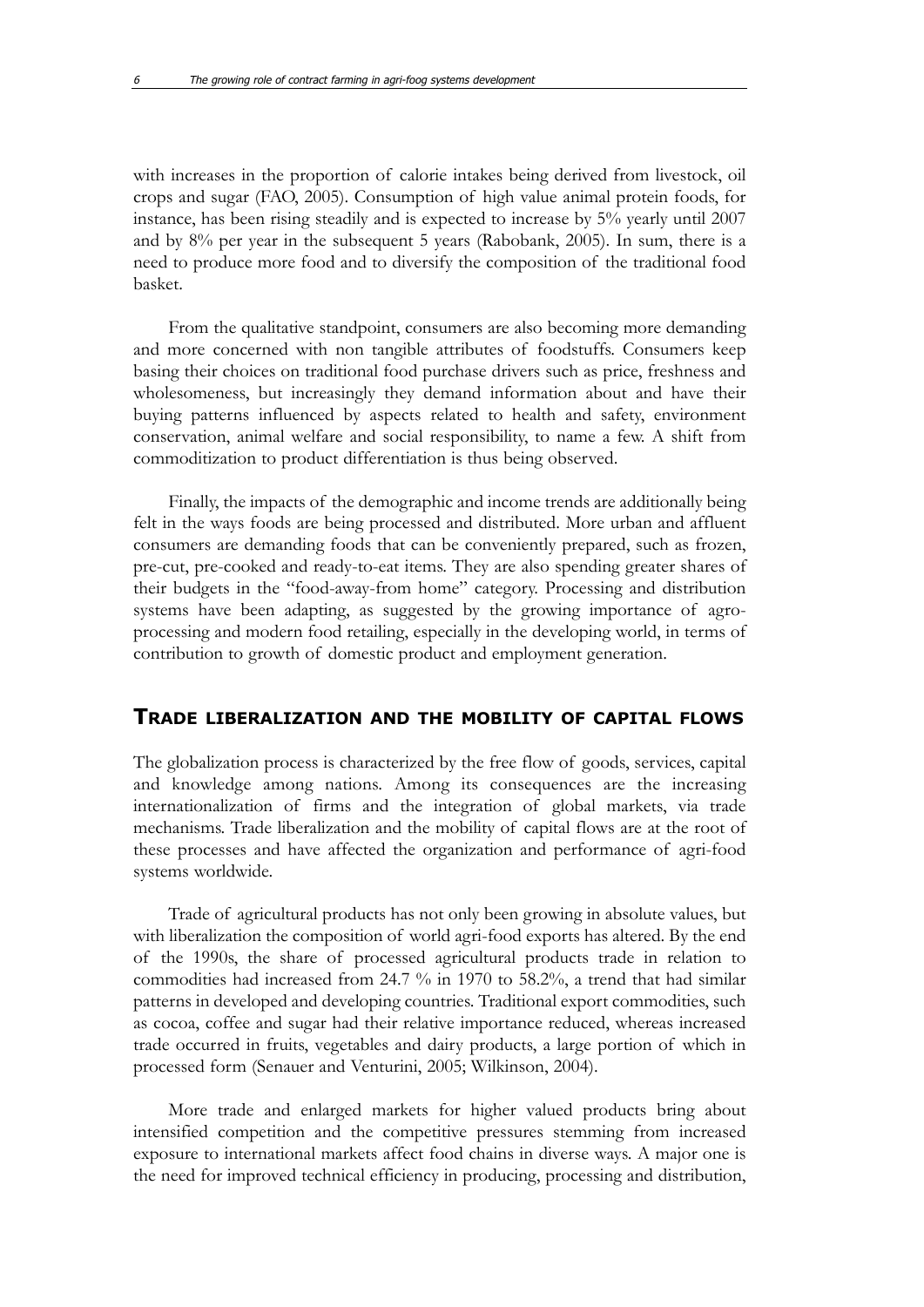leading to reduced product costs and hence to potentially larger market shares. A further impact is the need for adaptations in the so-called enabling environment, which includes the set of norms and regulations that affect the way agri-food systems operates (e.g. health and safety regulations related to foods, norms governing industry entry and exit, labour laws, foreign exchange legislation, property rights, trade licensing, etc.) plus the set of support services (information, financing, insurance, research and development, etc) that facilitate transactions to take place. A third influence has to do with the organizational changes necessary to ensure that chain transactions are efficiently coordinated across firms locally and across borders, often calling for the adoption of supply chain management principles.

As to capital flow mobility, foreign direct investments in food and agriculture are considered as the strongest driver of globalization in this economic sector (Narayanan and Gulati, 2002). Agri-food chain assets are being acquired internationally by foreign investors in unprecedented numbers. Gopinath (2000) presents data from UNCTAD indicating that the food industry has the highest "transnationality index" of all industries. The index measures the degree to which a company is internationalized, by comparing foreign numbers to home country numbers for assets, sales and employment. Between 1990 and 1999, the index increased from 59 to 79%, a reflection of the fact that "...multinational activity is, therefore, a relevant and increasing phenomenon in food manufacturing" (Senauer and Venturini, 2005). Similar trends are also present in the retail sector, where global supermarkets such as Ahold, Carrefour and Wal-Mart are aggressively conquering market shares in the food retail business, particularly in Asia and Latin America (Reardon and Berdegué, 2002). Anecdotal evidence of growing direct investment in agricultural land is also mounting, with reports of Dutch farmers moving into Eastern Europe and East Africa, US vegetable growers expanding their holdings into Mexico and Central America and grain farmers and cattle ranchers from the US investing in the new agricultural frontiers of central-western Brazil. Though adapted to local idiosyncrasies, the business models of foreign investors tend to be reproduced in the host countries, thereby influencing systems organization and performance.

#### **ADVANCES IN TRANSPORTATION AND LOGISTICS**

A study published by the Worldwatch Institute called the attention to the fact that the distances between food suppliers and the consumer have been growing. In the US, food typically travels between 1,500 and 2,500 miles from farm to plate, as much as 25 percent farther than in 1980 (Halveil, 2002). The average distance travelled by the components of a typical meal in the UK is believed to be above 3000 km (Van der Vorst, 2005).

These figures, while partially reflecting the growth of international food trade earlier discussed, also suggest that advances in transportation technologies are a further factor influencing the reshaping of food systems. Advances in containerization, reefers, controlled atmosphere, intermodalism, vessel sizes and speed, fuel efficiency and satellite navigation systems, among others, are contributing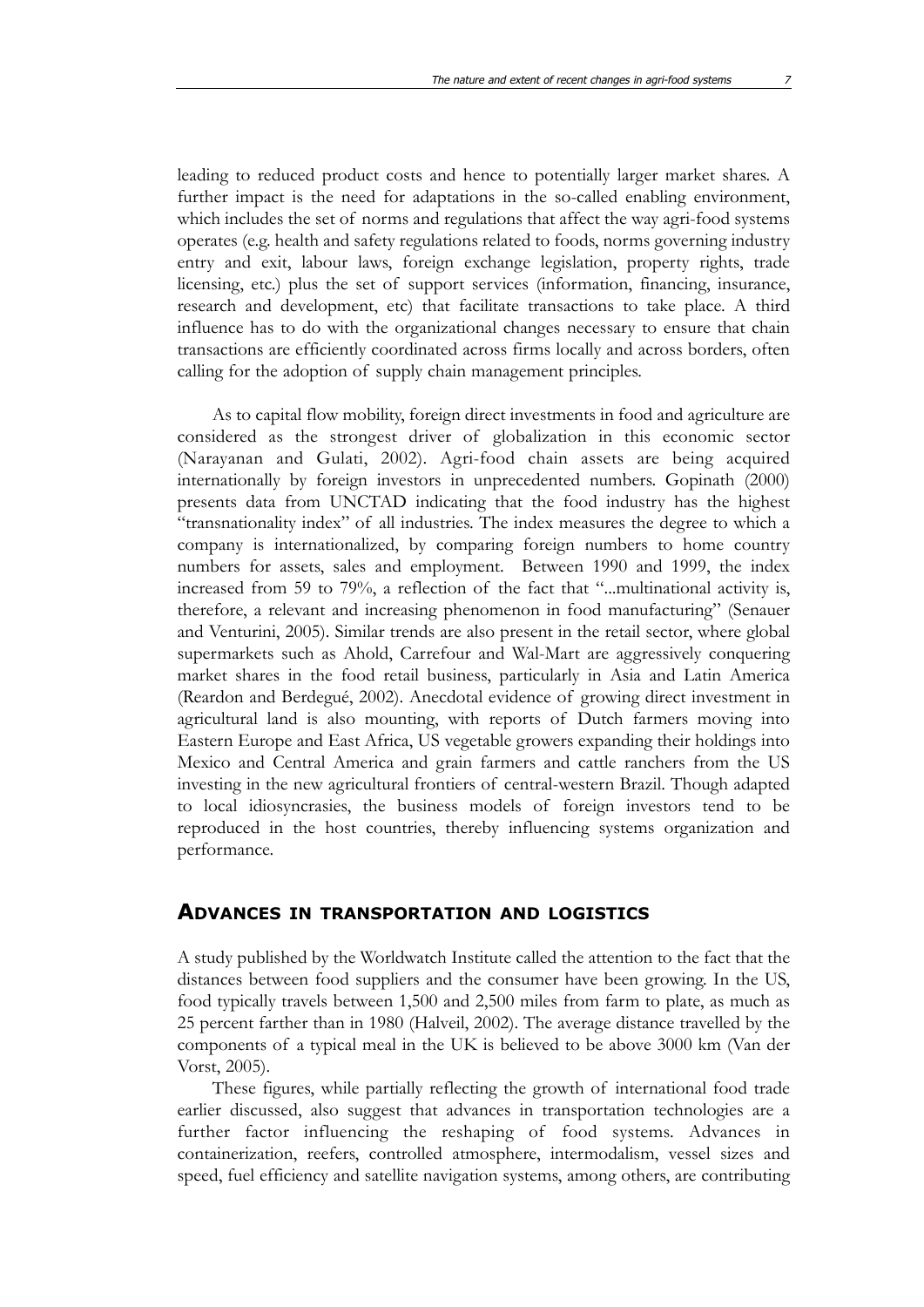to reductions in freight costs. Air shipment has become a standard international transportation mode for perishable products – loads of mangoes from Brazil, flowers from Kenya or fresh vegetables from Ghana, for instance, can be cost effectively sent overnight to Europe. In sum, transportation and other logistics advancements enabled long-distance sourcing and allowed the diversification of the supply base of food retailers and processors. It also favoured the growth of farming in sectors such as livestock rearing or others that depend on feeds or raw materials not locally available.

In domestic markets, improved transportation technologies are also favouring changes in food systems. An example is the dairy industry of Brazil, where after refrigerated bulk milk collection was introduced in the 1990's, the milk collection radius expanded from an average of 30 to 50 km to more than 300 km. The new logistic system promoted the intensification of competition among dairy firms and also displaced small farmers that could not make the investments required to adapt. Other examples can be drawn from retailing, where consumer mobility enabled by improved transportation has influenced the pattern of store location and sizes.

#### **ADVANCES IN INFORMATION AND COMMUNICATION TECHNOLOGIES**

The path of developments in information and communication technologies has been dramatic, affecting all segments of agri-food systems in both direct and indirect ways. In 1965, when the famous Moore's law was proposed<sup>4</sup>, a single transistor cost more than one dollar. The first microprocessor had 2200 transistors. Today, a state-of-theart computer chip has well above 1 billion transistors that cost less than  $1/10000^\text{th}$  of a cent per unit. Computers became much faster, smaller and less expensive and with this thrust information and communication technologies (ICTs) became widely adopted in all areas of economic activities.

For agri-food chains, ICTs allow fast and cost effective collection, storage and retrieval of data at its different stages. Information can then be readily exchanged among organizations and fed into managerial systems that permit better planning, control and decision making. Supply chain management in the agri-food industries is today heavily based in such information exchange processes. Consumer purchases, registered at the check-out counters of retail stores, immediately trigger inventory adjustments and replenishment orders from upstream suppliers. Supply chain efficiencies yielded by these systems are believed to be the major driver of the dominance of large retailers, such as Wal-Mart, in the food distribution business.

<sup>4</sup> The "law" states that "the number of transistors that can be fit onto a square inch of silicon doubles every 12 months"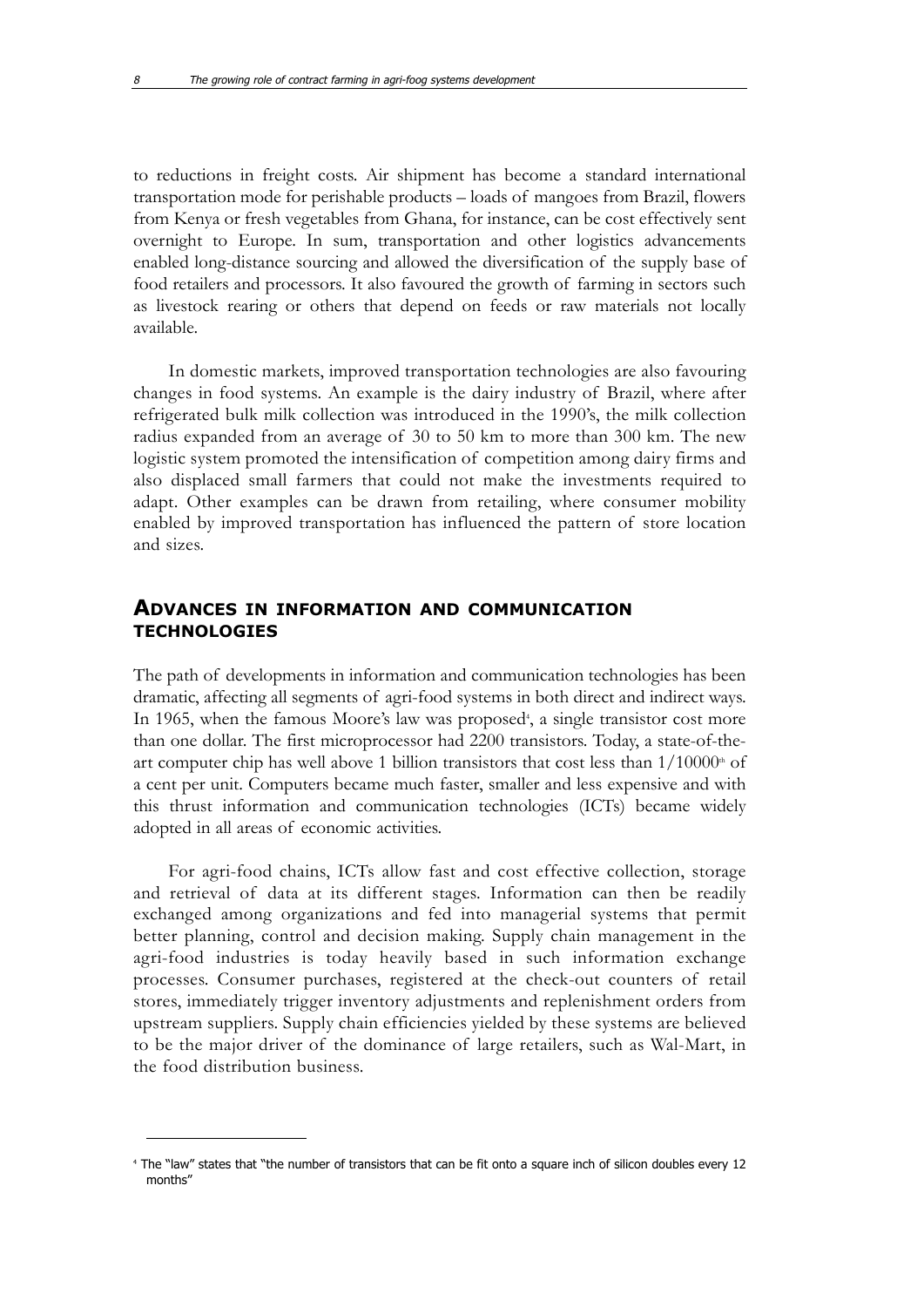Computer and communication technologies also allow better consumer responsiveness and compliance with food safety and quality regulations, as illustrated by the developments in bar codes and scanning that enabled product tracking and tracing. Veal consumers in Europe, for instance, can use the Internet to enter the bar code appearing in product packages and have immediate access to information on the production and processing steps followed from the farm to the supermarket. With bar codes and scanning, events of food contamination can be rapidly communicated down and upstream a chain, so as to isolate the source of the problem and ensure that consumers are not unduly exposed to health hazards.

Other significant developments are: the precision farming technologies that are contributing to gained efficiencies in farm productivity and input use; the automated devices used to improve controls in agricultural and post-harvest operations; the spread of mobile phones, which are contributing to increase market transparency and reduce transaction costs; the emergence of radio frequency identification systems (RFID), with the potential to further improve logistical management and the use of e-commerce in food and agricultural markets.

#### **ADVANCES IN BIOTECHNOLOGY**

Technological progresses in production and processing have historically allowed the growth of global food supplies to outpace that of population. Developments in fertilization methods, crop improvement and in animal genetics and nutrition have contributed to the increase of agri-food output per unit of land area, whereas improved post-harvest techniques permitted the conservation of products and their marketing under lower geographical and timing constraints. More recently, biotechnology is seen as the new step forward in the quest for food security. Notwithstanding the perceptions of potential risks, its development promises substantial benefits to all stakeholders of agri-food supply chains.

Biotechnology refers to the application of biological research techniques to the development of products that improve agriculture and human health. In agriculture, it involves the application of markers to assist in plant breeding, the techniques of tissue culture to allow the multiplication of plant materials and the genetic engineering, or manipulation of an organism's genome by introducing or eliminating specific genes (FAO, 2002).

With regard to agri-food systems organization and performance, biotechnology has the potential to negatively impact market structure. As illustrated by the recent experience in the US, in key segments such as crop seeds and chemical inputs, the high costs of research and development, the high regulatory costs and the time bound monopoly conferred to holders of property rights are leading to industry consolidation, via mergers and acquisitions (Fulton and Giannakas, 2001). Market power allows practices such as the requirement that farmers sign contracts impeding the reuse of seeds and limiting the type of herbicides they can use.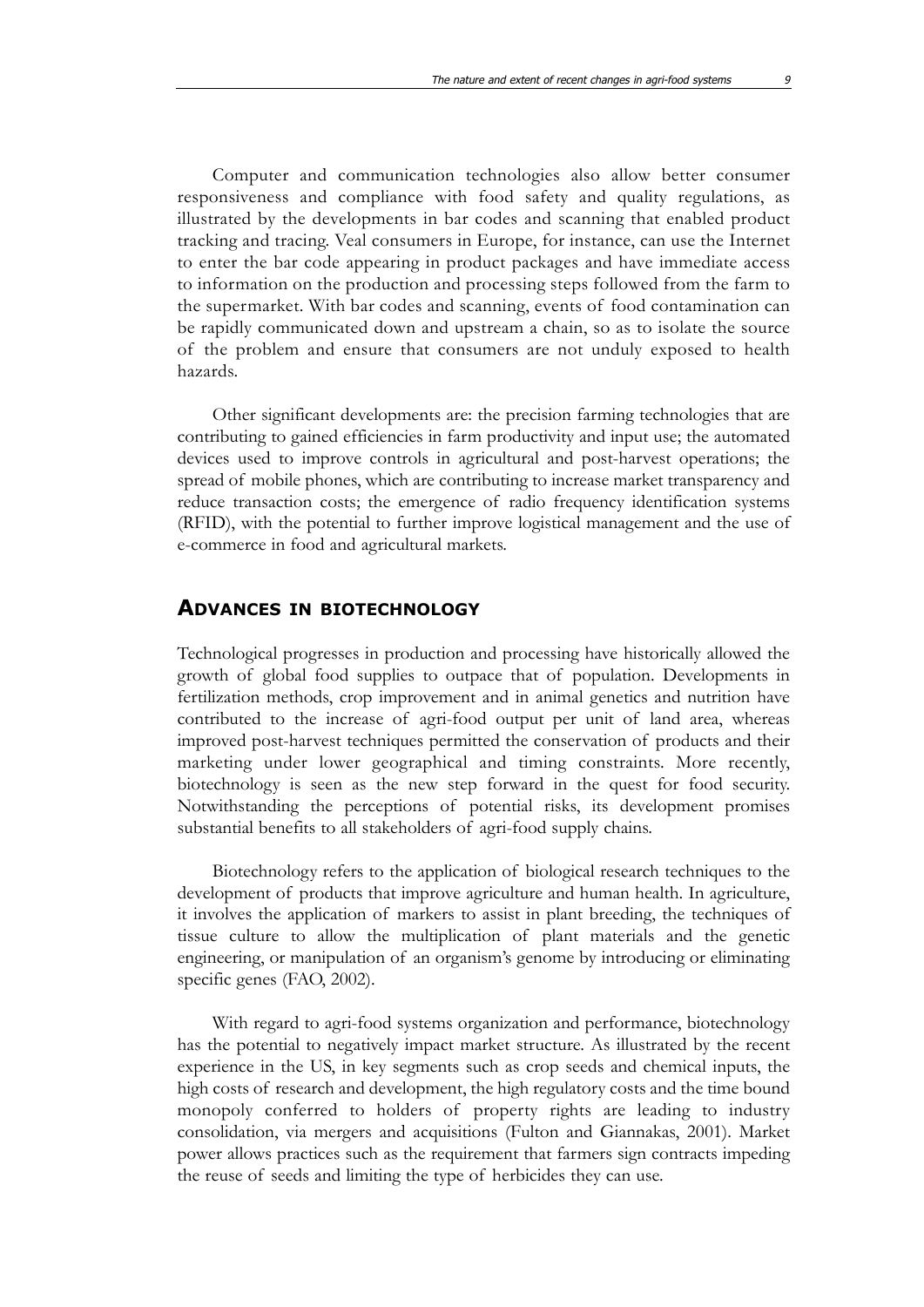Another impact is related to the rapid spread of genetically modified (GM) crops in some areas of the world. According to the International Service for the Acquisition of Agro-Biotech Applications (ISAAA), the estimated area with GM crops in 2004 was 81 million hectares, up from 67.7 million hectares in 2003. These crops – mostly soybeans, maize, canola and cotton - were grown by 8.25 million farmers in 17 countries, most of which in the developing world.

GM based products, although widely accepted in the USA, are still a controversial issue for consumers in most areas of the world. Legislation regulating marketing of foods increasingly requires that special labelling is employed to inform consumers as to the presence of GM ingredients. Agri-food systems have to respond, by putting in place appropriate procedures and establishing chain wide standards to facilitate tracking and tracing. Clearly, the enactment of stringent traceability regulations is a factor that favours the development of tightly aligned supply chains.

In sum, as agri-food systems are reshaped in response to the trends here discussed, becoming more competitive and globalized, the ways in which supply chains are coordinated have to be adapted accordingly. Better synchronization of the vertical stages of agri-food value chains becomes necessary, as a way to lower costs by improving productivity, improve and ensure quality throughout the chain, control risks associated with markets and food safety and enhance responsiveness to demand (Tweeten and Flora, 2001). It is within this context of transformations that contract farming has resurged as a workable mechanism to govern transactions in supply chains.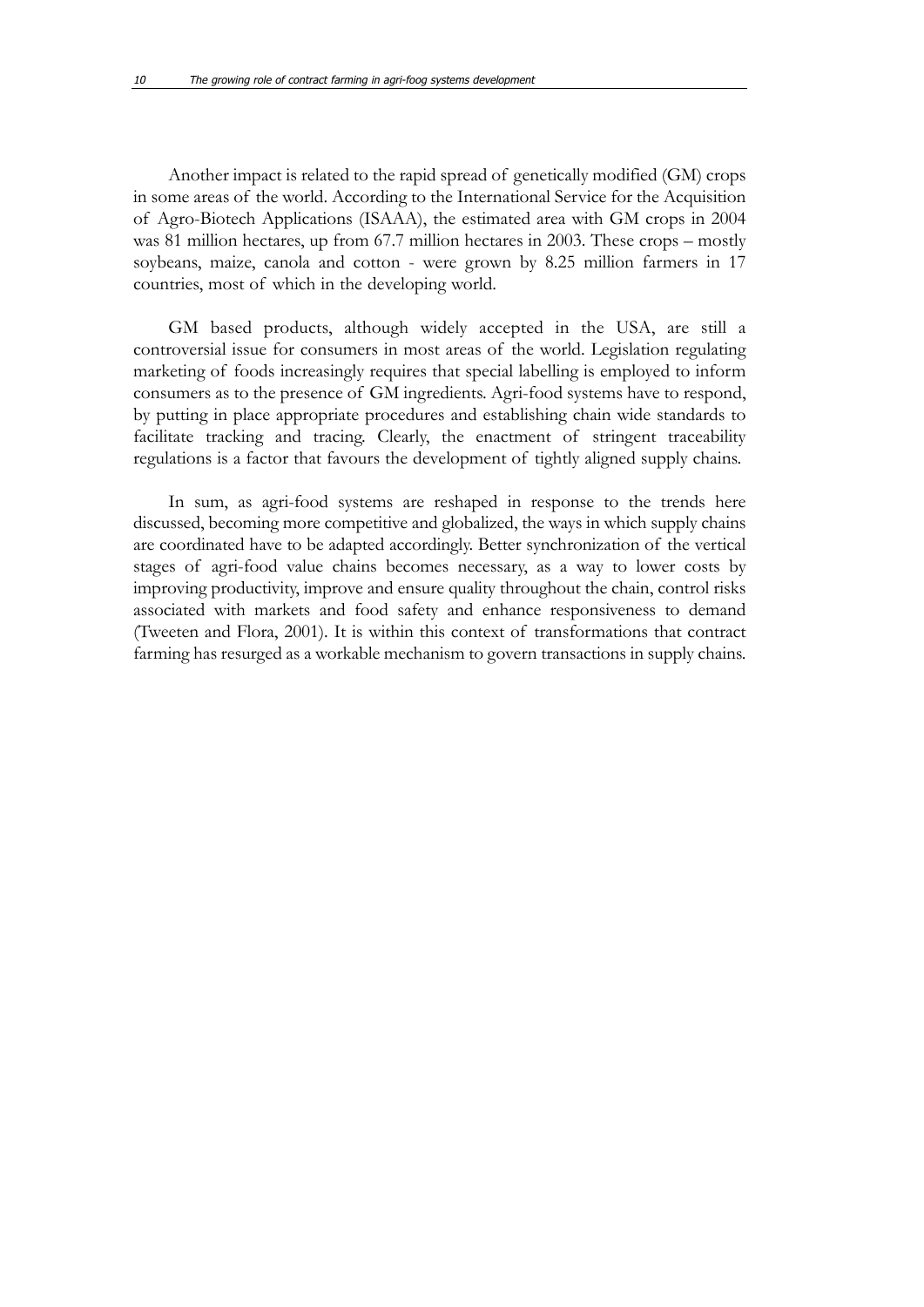# **3. The theoretical basis for contract farming**

Some authors trace the principles of contract farming back to the  $19<sup>th</sup>$  century, when the mechanism was used in the United States for processing crops such as sugar beets and peaches, and in Taiwan, for sugar production under the Japanese colonial rule (Runsten and Key, 1996; Rehber, 1998; Warning and Hoo, 2000). Its use later expanded into many food and fibre sectors, particularly in the US and in some Latin American countries supplying the US markets (Kirsten and Sartorius, 2002). Recently, contract farming became even more widespread. The United States Department of Agriculture revealed in a recent report that contracts now govern 36% of the value of US agriculture production, up from 12% in 1969 and are the primary means of vertical coordination in sectors such as hogs, broilers, pork, sugar beets, fruits and processing tomatoes (Mac Donald et al., 2004). In developing countries, contracts are also being increasingly used. In Brazil, 75% of poultry production is coordinated via contracts (UBA, 2005), whereas in Vietnam there are indications that 90% of cotton and fresh milk, 50% of tea and 40% of rice are being purchased by enterprises though contracts (Anh, 2004). Evidence on the recent emergence of contracting is also available from India (Singh and Asokan, 2005; Anon., 2003), China (Guo et al., 2005), Latin America (Santacoloma and Riveros, 2005; Key and Runsten, 1999) and in several African countries (Rottger, 2005; Woodend, 2003).

Contract farming can take different formats and some typologies for it have been proposed. Minot (1986) cites R. Mighel and L. Jones as originators, in 1963, of the widely used classification of contracts into three kinds, namely "market specification", "resource providing" and "production management". In the first modality, the transaction between growers and buyers is agreed on terms of *what* to be produced (product and quality attributes) and *what* are the commitments for future sale (timing, location and price). The second modality adds the provision of farming inputs to the former contract type. Beyond specifying what to produce and what the conditions for marketing are, in-kind credit is offered via the provision of key inputs, often with cost recovery upon farm product delivery. Finally, under production management contracts growers agree to follow precise technological guidance on *how* to produce. But regardless of the typology, the general term "contract farming" refers to a particular form of supply chain governance adopted by firms to secure access to agricultural products, raw materials and supplies meeting desired quality, quantity, location and timing specifications. In this context, contract farming is seen as one of the alternative forms of vertical coordination in which firms can engage, which can also be spot markets, full vertical integration and different forms of vertical alliances.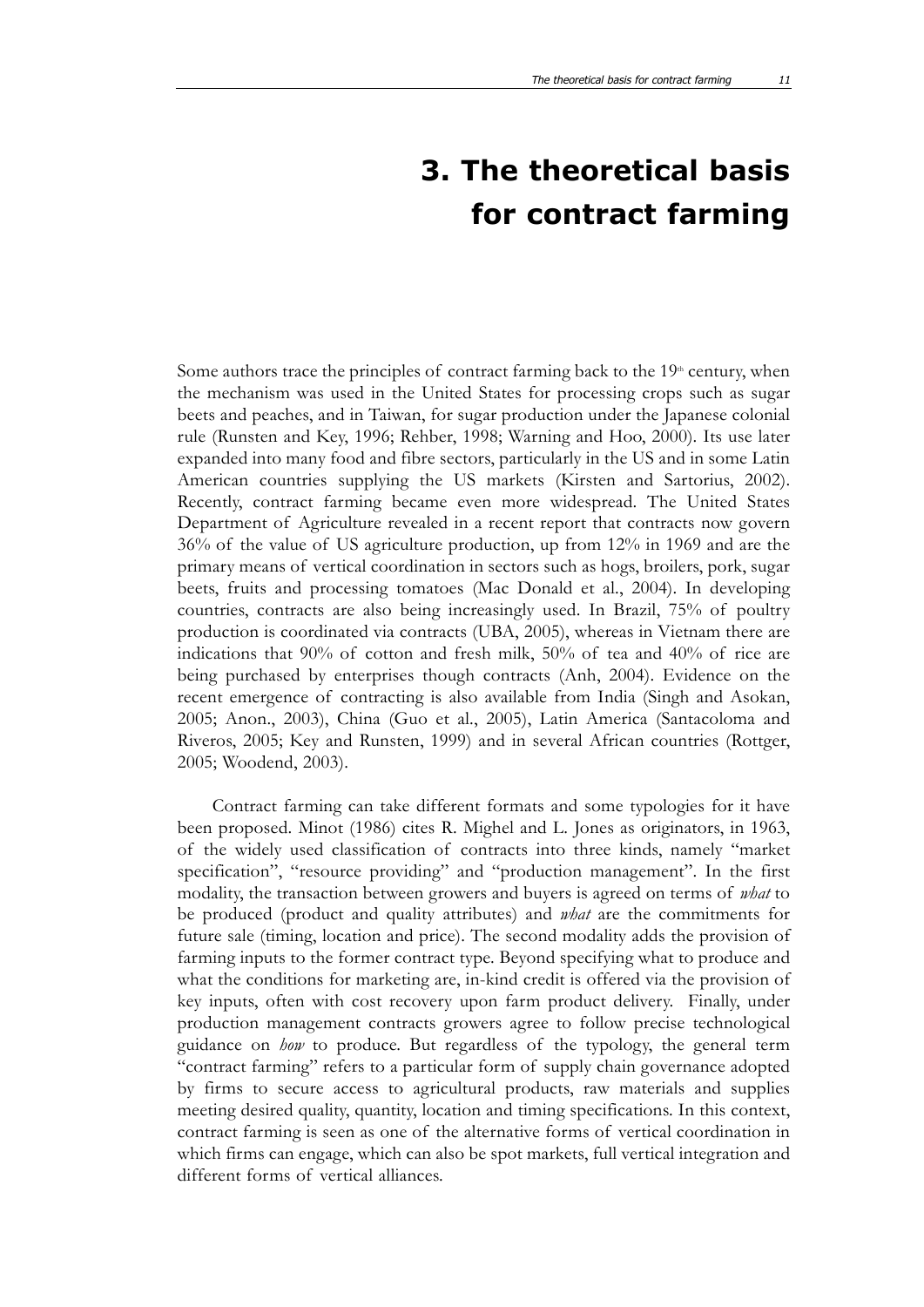Spot markets, or open markets, are the simplest form of vertical coordination. Transactions are coordinated by prices only and there is no continuing obligations among those engaging in them. For markets where the conditions resemble perfect competition (i.e. many buyers and sellers, homogenous products, perfect information, etc.) spot markets can be efficient coordination mechanisms. The chains for agricultural commodities are typically governed by spot markets.

Situated in the opposite extreme of the vertical coordination choice continuum, full vertical integration refers to cases where a firm exercises centralized ownership control over two or more different stages in a chain. Ownership, of course, ensures complete power over decisions regarding product attributes, location and timing of delivery. The supply of agricultural ingredients to the pharmaceutical industry is often cited as an example of transactions where vertical integration tends to be the governance norm.

Contracting is an intermediate mode of coordination, whereby the conditions of exchange are specifically set among transaction partners by some form of legally enforceable, binding agreement. The specifications can be more or less detailed, covering provisions regarding production technology, price discovery, risk sharing and other product and transaction attributes.

Assuming that a firm is not bound to any particular form of vertical coordination, what would then be the rationale for its choice of governance? The answer to this question is still subject to much academic debate, with contributions being drawn from diverse areas such as agency theory, transaction cost theory, strategic management and resource based theory, among others (Peterson and Wysocki, 1998).

It would be beyond the scope of this paper to delve into an extended discussion of the alternative theoretical bases for the choice of a governance structure. The interested reader is referred to Rehber (2000) and Trienekens at al. (1998), for good treatments of this topic. Instead, focus is given here on the contributions of transaction cost economics, which is perceived as particularly significant to the case of contract farming.

Simply stated, transaction costs are the costs incurred when a firm engages in an exchange process. They include the costs occurring before a transaction takes place, such as obtaining information and negotiating the exchange conditions, and the expost costs of monitoring and enforcing the transaction terms. When choosing a governance mode, firms seek to minimize transaction costs and in this process they have to examine the characteristics of transactions related to asset specificity, uncertainty and frequency (Hobbs, 1996).

Asset specificity refers to the degree in which an asset can be economically transferred to alternative uses. Land, for instance is a non specific *physical* asset, whereas a milk parlour is a highly specific one. *Site* specificity, on the other hand, exists when buyers and sellers base their location decisions on the need to reduce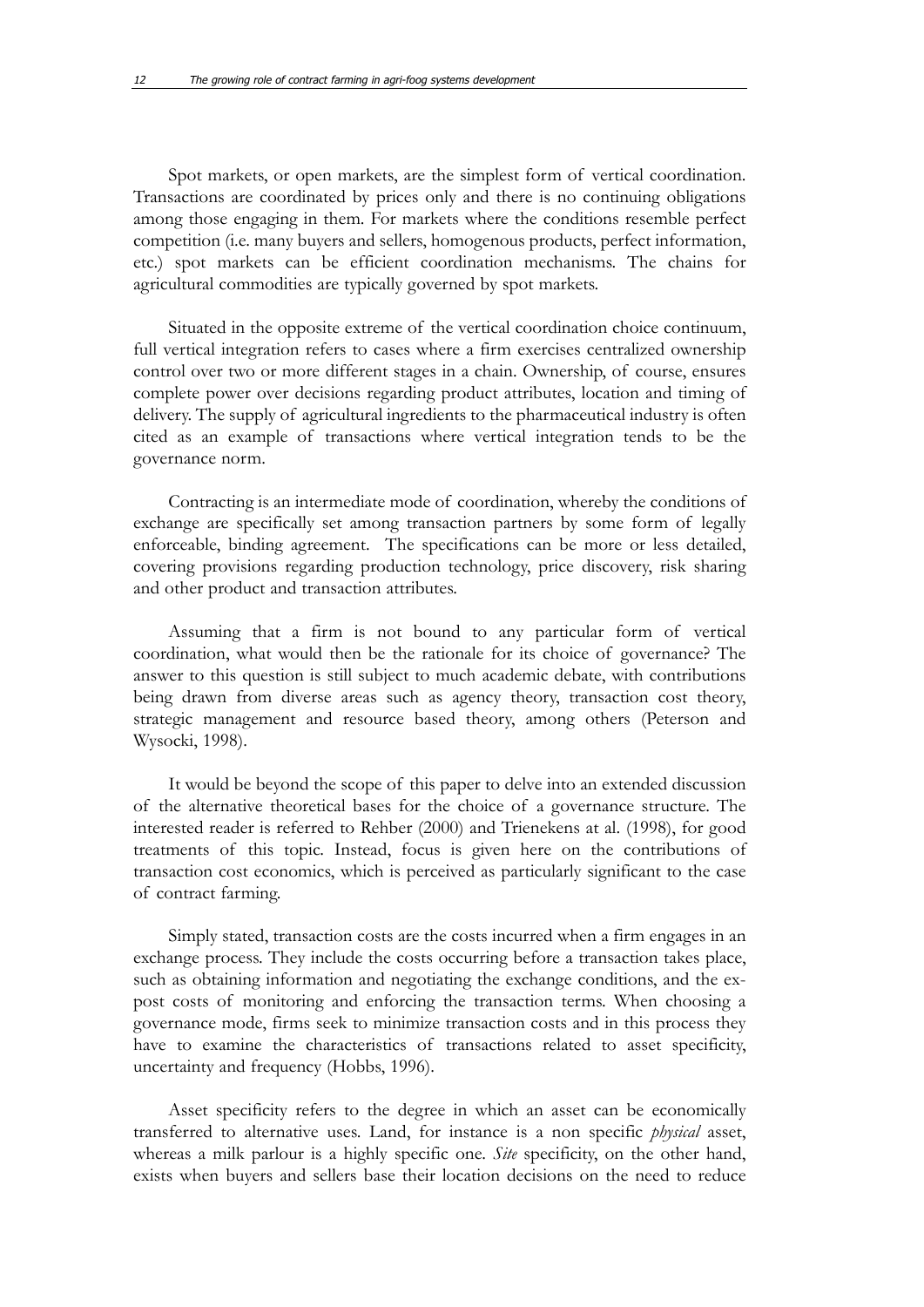transportation costs in their exchanges – the location cost advantage is lost if the commercial bond that motivated it is broken. *Time* specificity is associated to the timing of delivery and its effect on product value – more perishable products, for instance, lose value if not timely marketed. *Human capital specificity* arises as a consequence of accumulated knowledge by participants in production processes. The specific skills acquired might have lower value in alternative uses. The higher the degree of asset specificity, the higher will be the exposure of the transaction partner who holds the asset to exploitative or opportunistic behaviour from his counterparts. Hence, a high degree of asset specificity drives transactions away from spot markets, towards tighter alignments in the supply chains.

Uncertainty in transactions arises from three main sources. One is the behaviour of those engaged in the exchange, which can be influenced by opportunism. Reneging on previously agreed terms, nondisclosure of undesirable attributions or distortion of information are some characteristics of opportunistic behaviour that generate uncertainty on a transaction. The second has to do with uncontrollable factors, such as technological changes, acts of nature or consumer preferences. Finally, a third source is related to the inability to control decisions and plans made by others, which may affect attributes such as product quality and timing of delivery. As uncertainty increases, firms have more incentive to seek control over the transactions, thus moving from spot markets to more vertically coordinated governance modes.

The frequency of transactions is directly correlated with the incentive to opt for spot markets. When transactions are frequently performed, buyers and sellers tend to engage in longer term - but not necessarily exclusive - business linkages, thus reducing the scope for opportunistic behaviour. Information about buyers and sellers tends to be disseminated by the repeat transactions, reinforcing the motivation for the continuance of the open market transactions. Note that *frequency of transactions* is a different concept from *frequency of production*. The latter refers to an internal operation, being related to production costs, rather than transaction costs. Obviously, when a firm produces a certain type of product only sporadically, it will have little incentive to engage in close coordination modes with partners in the supply chain.

Table 2 summarizes the theoretical basis for the selection of a mode of governance, in accordance with transactions cost theory. Negative and positive signs are used to denote the relationship between the characteristic and the likelihood of adoption in the respective governance mode.

#### **Table 2 - Choice of the governance – A summary**

| <b>Characteristic</b>            | <b>Open Markets</b> | <b>Tightly Aligned Chains</b> |
|----------------------------------|---------------------|-------------------------------|
| <b>Asset specificity</b>         |                     |                               |
| Uncertainty                      |                     |                               |
| <b>Frequency of transactions</b> |                     | -                             |

Although this theoretical base is useful to discuss the observed expansion in the utilization of contract farming and the movement towards the development of more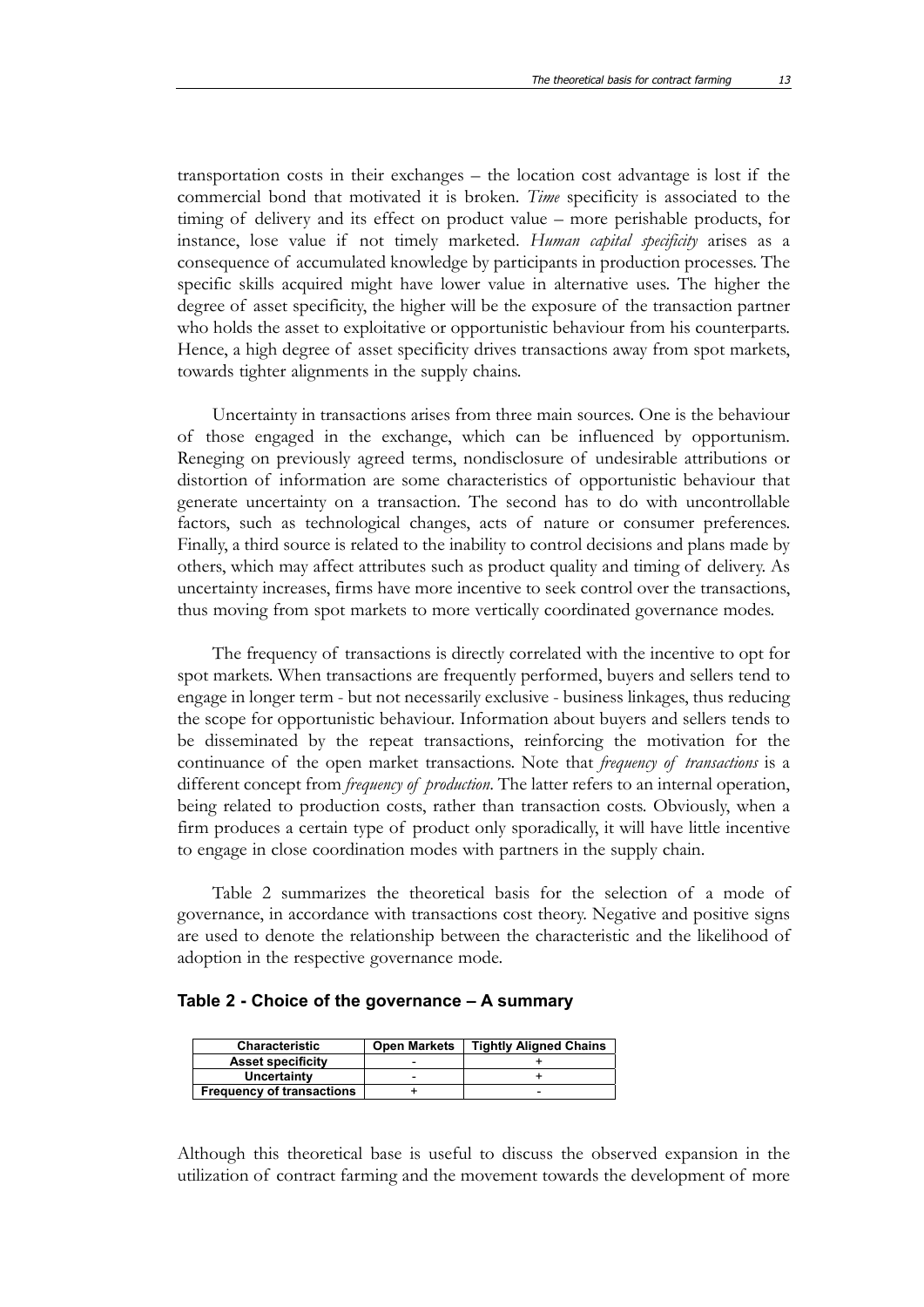tightly aligned supply chains in light of the changes taking place in agri-food systems, it is at best an incomplete framework in terms of its explanatory and predictive power in empirical analyses<sup>5</sup>. This vulnerability was illustrated in a study conducted by Bando (1998) with the Brazilian fruit industry. Even though the transaction characteristics he examined were such that contractual integration would be predicted by transactions cost theory, the actual governance structures observed in his analysis were mostly open markets. This author attributed the lack of agreement among his empirical evidence and the theoretical prescription to institutional failures associated with contractual enforcement. His hypothesis was that, in the absence of effective contractual enforcement laws, mutual perceptions about opportunistic behaviour precluded fruit producers and processors to use farming contracts, thus favouring open market transactions. The contractual instrument, in principle desirable to reduce the degree of uncertainty caused by opportunistic behaviour, was deemed ineffective because of an institutional failure.

Market and institutional failures, such as the one identified by Bando (1998), can affect the transaction characteristics summarized in Table 2 in positive and negative ways. Hence, authors such as Minot (1986), Key and Rusten (1999) and Kirsten and Sartorious (2002), have focused their discussion of the theoretical basis for contract farming on the examination of such failures. They discussed asymmetries in production and marketing information, as well as the imperfection in markets for credit, inputs and agricultural support services and indicated that these failures account for increases in transaction costs and thus provide incentives to increased coordination in the transactions, leading to contracting or to full vertical integration. Minot (1986) goes further to indicate that scale complementarities would influence the choice between contracts and full integration – if economies of scale, location and or scope are complementary in adjoining links in a supply chain, then a motive exists for integration. His example is the integration observed in the US among feed and livestock operations. The bulkiness of feeds favours location of processing plants closer to livestock operations, which in turn are more efficiently operated on large scale. Hence, vertical integration is favoured by both location and scale complementarities.

In sum, the study of vertical coordination in agri-food systems provides the backdrop for our understanding of supply chain organization and performance. Within this general setting, and in spite of known shortcomings, transaction cost theory is the conceptual framework of choice in recent analyses of contracting farming issues. We turn now to examine the potential advantages and disadvantages of this mode of governance for the actors involved in the transactions.

<sup>&</sup>lt;sup>5</sup> The theory has also been criticized because of its perceived overemphasis on transaction costs (Rehber, 2000). Empirical problems in measuring transaction costs are another limitation (Hobbs, 1996).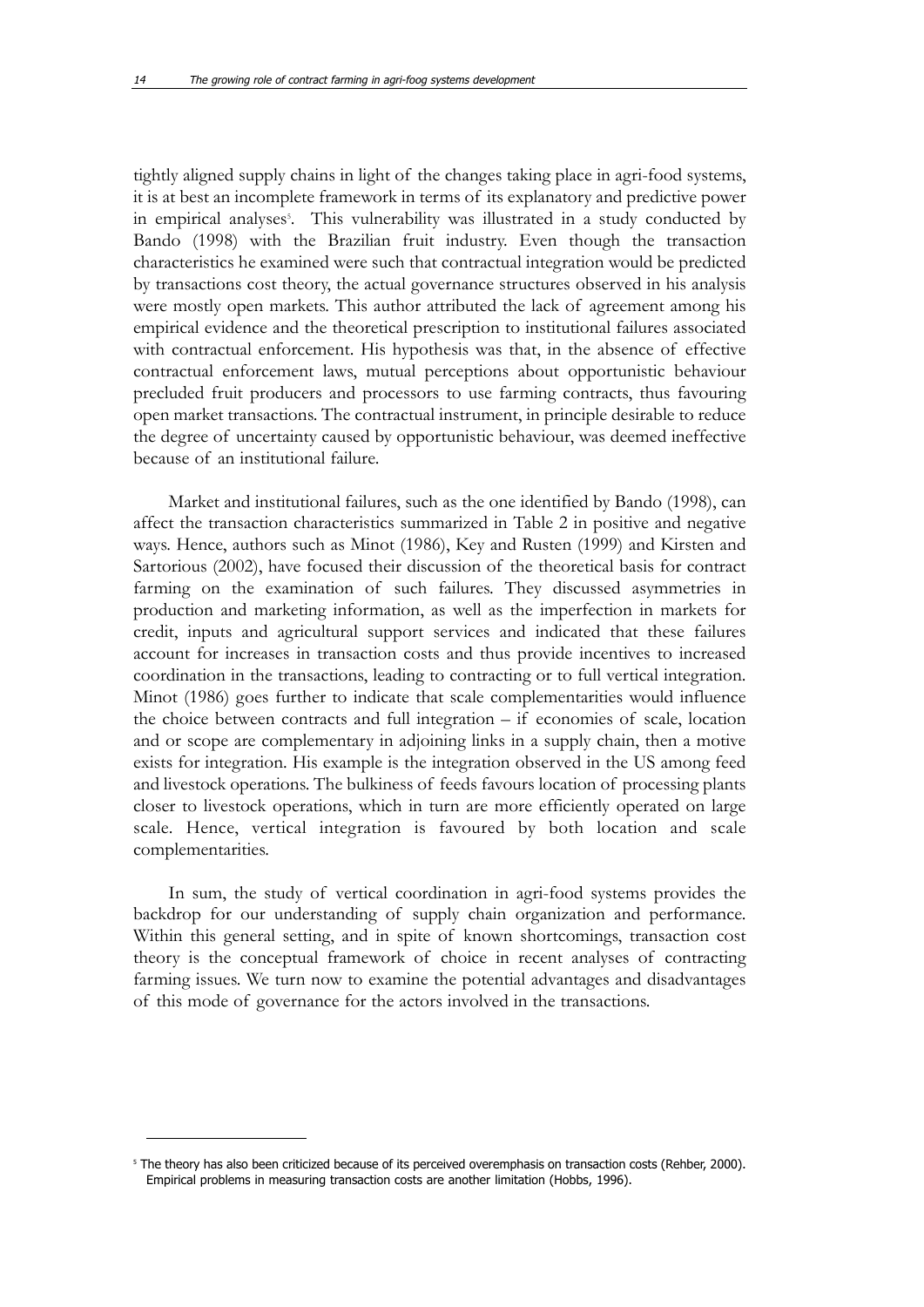# **4. Potential Advantages and Disadvantages of Contracting for Agri-Food Chain Actors**

A useful instrument for public policy design is offered by stakeholder analysis, which among other things tries to identify who stands to win or lose from a policy choice and assess what is the extent of their potential gains and losses. Private decisions on strategic choices, on the other hand, are primarily based on cost benefit analysis of the consequences of the decision options. For both public and private decision making regarding the promotion or adoption of contract farming, it helps to follow principles of stakeholder and cost-benefit analyses in an attempt to enumerate the potential advantages and disadvantages of this mode of governance. In the ensuing review of pros and cons of contract farming, two main stakeholder groups will be considered, namely farmers and agribusiness firms (processors, retailers, etc.). The review draws from and extends the discussions presented by Eaton and Shepherd (2001) and Kirsten and Sartorious (2002).

### **4.1. ADVANTAGES FOR FARMERS**

Farmers find in contract farming a means to manage risks in production and marketing. Indeed, as concisely put by Glover (1994), contracting is fundamentally a way of allocating risks between a company and its growers. For farmers, production and marketing risks are reduced because of the following reasons:

- inputs can be provided by agribusiness firms, thereby reducing the uncertainties associated with input availability, quality and costs. Failures in input markets are circumvented by such direct provision and the economies of scale allowed by the larger purchases of inputs by agribusiness firms can be passed on to farmers, via reduced costs. Input quality and adequacy to the crop or livestock activity contracted is ensured and translated into higher productivity and higher returns. services, such as mechanization and transportation, can be provided by agribusiness firms. In the absence of a contractual link, cost effective access to mechanized land preparation, sowing and harvest might be unfeasible to an individual farmer
- technological assistance can be offered by the contracting firm, favouring the production of higher valued, often riskier crops and livestock. Without technical assistance, the tendency is for farmers to avoid venturing into less known crop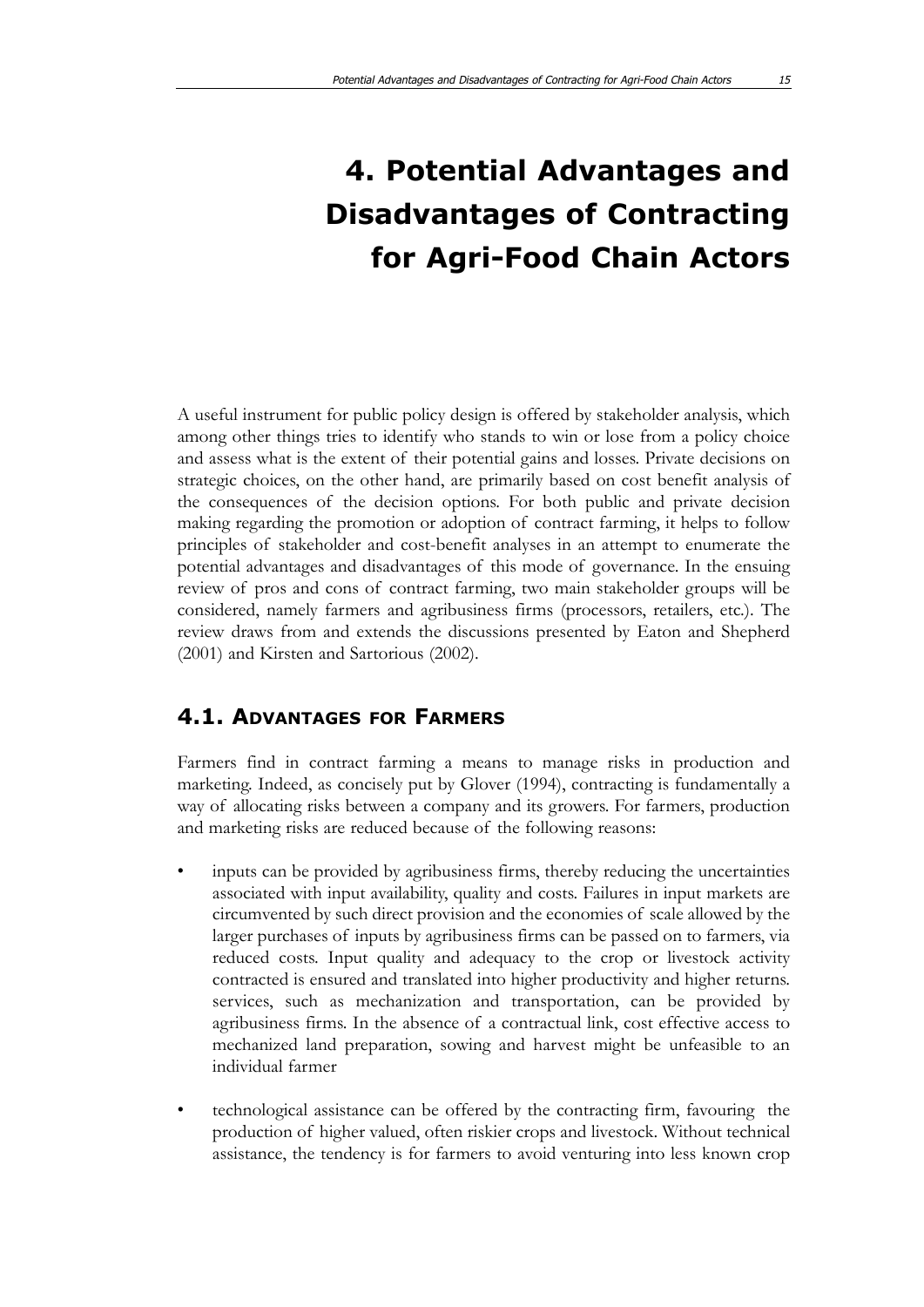and livestock enterprises. A related benefit is the facilitation of the conversion path from subsistence to commercial farming.

- farm production and management skills are enhanced by the technical assistance provision, and spill-over effects might happen if farmers also engage in noncontracted crops and livestock enterprise activities. Such positive externalities of contracts have been observed in cases where subsistence crops are produced alongside cash crops grown under contractual arrangements.
- a market outlet is secured for the contracted production, such that the uncertainty and the transaction costs involved in the search for markets are reduced. Small-scale farmers in particular benefit from the reduction of marketing risks, as they often have more limited market access
- the uncertainty about sales price is often reduced, since contracts typically specify at the beginning of the growing cycle the prices to be paid at product delivery. Although price formulas used in some types of contracts may specify a relationship with uncertain, future prices prevailing in international or domestic markets, this is not the norm but rather an exception.
- with the reduction of product and market risks, income stability is favoured. If the contract has a long term continuation, farmers can benefit from the more foreseeable and stable income streams, especially via better planning of consumption and investment decisions
- access to credit is enhanced. Under a resource provision contract, working capital credit is typically supplied in kind, via input provision, by the contracting firm. The contract firms, or the banking system, may also offer investment credit for the acquisition of machinery, buildings, etc. These transactions are guaranteed by the commercial commitment between the borrower and the agribusiness firm. By the same token, credit access for both working and fixed capital is enhanced in the case of market specification contracts, because banks accept the contractual commitment as a sufficient guarantee for the granting of loans.
- by-products and residues from the contracted farming activity can be used in complementary farm enterprises. Poultry manure and sugar beet leaves are two examples that can illustrate this potential benefit. The former can be used by farmers in vegetable production for cash or subsistence products while the latter can be used as animal feed.

### **4.2 DISADVANTAGES FOR FARMERS**

Even though farming risks can be reduced by contracting, the contracts themselves represent a risk source in the farm operation, thus leading to potential disadvantages for farmers. As we will see, most of these negative aspects come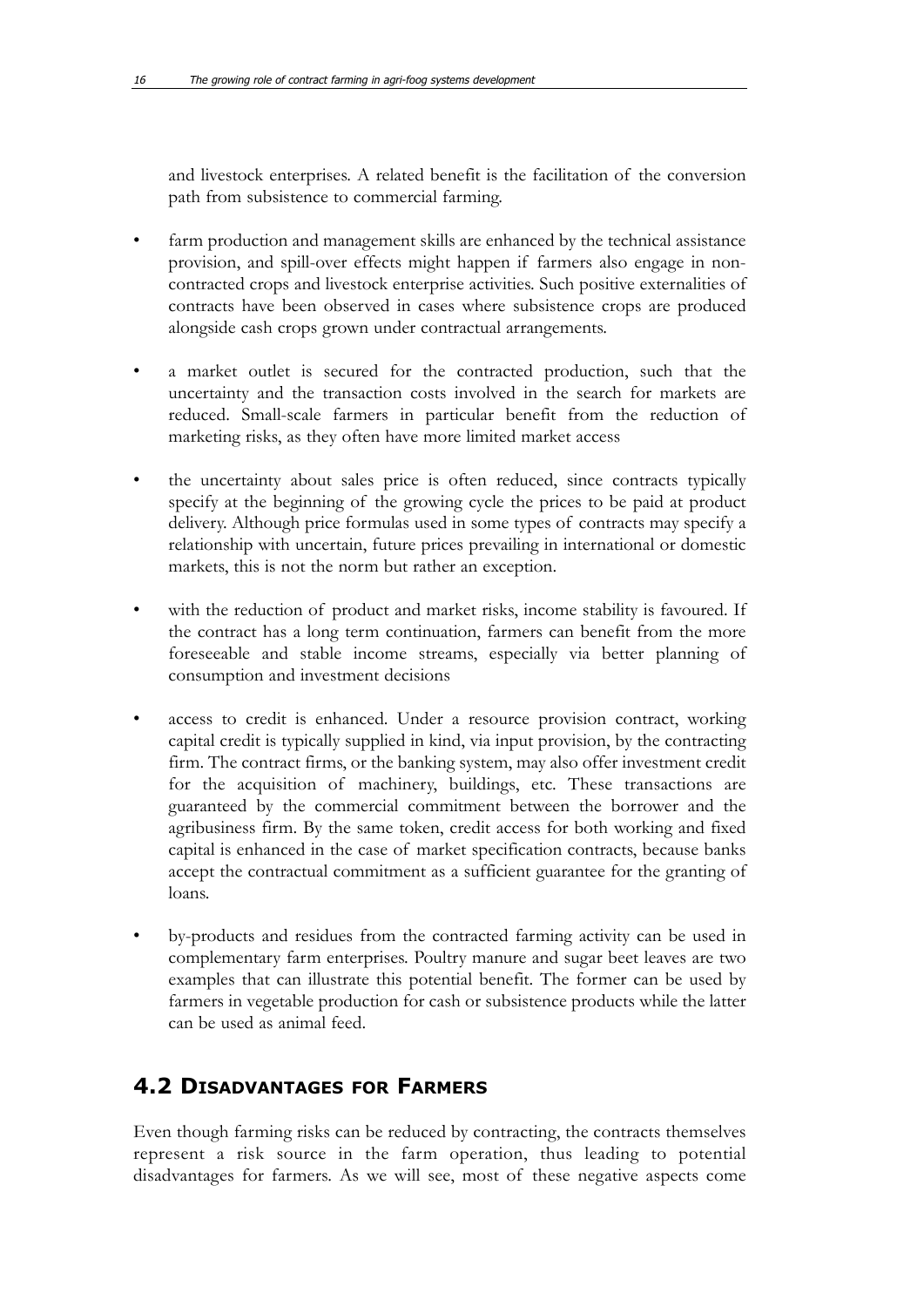from the fact that the relationship between individual farmers and the agribusiness firm is uneven, the latter being often in a position to exercise power and noncompetitive conduct in the definition of the terms of the transactions. The potential disadvantages are:

- firms might renege on contractual terms if market circumstances change or if other conditions for opportunistic behaviour arise. Since prices specified in contracts are based on expectations about future market behaviour, substantial variations in the realization of the expectations can lead firms to force renegotiation or to engage in contractual hold-up. Causes for such variations might be a bountiful supply depressing market prices, a change in government policy that allows imports of competitive products and a variation in exchange rates that significantly raises input prices, to name a few. A disguised form of hold-up is the rejection of products delivered, under pretext of non-conformity to quality regulations – firms might refuse to receive products as a strategy to transfer to farmers the financial losses arising from unexpected market turns. In the absence of effective enforcement mechanisms, there is little that a farmer can do to avoid the negative impact of contractual hold-ups.
- the dependency on a prescribed technology package makes farmers vulnerable to output and productivity manipulation by agribusiness firms. Manipulation, in this hypothesis, can be seen as an indirect, sophisticated means to control payments to farmers. An animal feed supplied by a firm, for instance, might be formulated so as to delay the growth cycle or decrease the daily weight gain, thus reducing productivity and the final prices paid to farmers. Technology control can thus be used as a conduit to shift market pressures from firms to producers.
- delivery schedules might be set by firms so as to influence prices paid to farmers. This strategy can happen when prices are rapidly changing and firms adjust the delivery schedule to benefit from the market volatility. It may also happen because of asset specificity related to timing of delivery. In the case of sugar cane, for instance, the delay might depress prices received if these are based on the degree of sucrose, which falls rapidly after harvest.
- firms might intentionally avoid transparency in the price determination mechanism of the contract, utilizing complex formulas or quantity and quality measurements not well understood by farmers. Formula prices related to quality attributes such as fat content, somatic cell counts, sucrose content, bacterial counts and other criteria that require laboratory measurement lend themselves to fraud and manipulation. Quantity determination based on tare measurement is another example of contractual practice over which farmers can exercise little or no control.
- farmers lose flexibility in enterprise choice. Bound to a crop or livestock enterprise by a contract, farmers can not adjust production mixes so as to benefit from market opportunities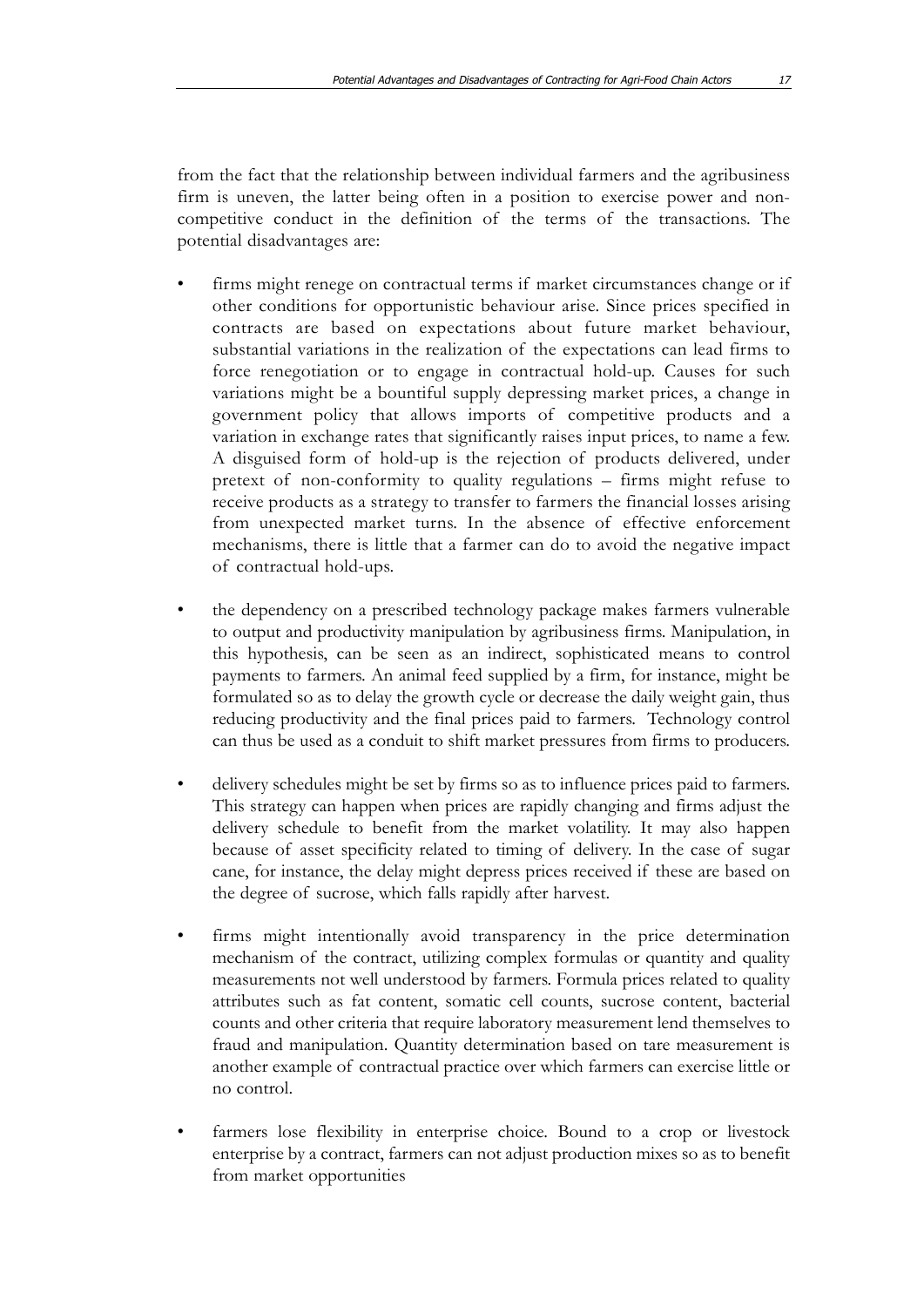- long term contracts might lead to gradually decreasing real prices received by farmers. As asset specificity is built in the farm operation, firms might use this constraint as a way to establish and reinforce monopsonistic power and thus gradually impose lower prices on farmers.
- farmers may lose linkages with former transaction partners. Long-term business relationships with intermediaries, lenders and input providers might have been developed by farmers prior to engaging in a contractual relationship. These linkages are broken and can be difficult to re-establish if the event of exit from the contractual relationship.
- farmers may abandon traditional cultivation methods and products. Age old patterns of cultivation and animal rearing are disrupted by the innovations introduced in a contractual relationship. Patterns that emerged from the optimal utilization of locally available resources might be irreversibly lost, as farmers become used to different technologies. Again, in the case of exit, it might be difficult to re-establish the traditional ways.
- the risks that are normally associated with monoculture practices are increased. Intensified production of single agricultural crops, or the concentration of animal herds, increases the chances of diseases. Disease control requires the use of plant protection and veterinary inputs that might have undesirable environmental and human health effects.
- socio-cultural structures in the family or farming community might be disrupted. In societies where the division of labour and family responsibilities are shared by genders in distinctive ways, contracts can introduce threats to the cultural pattern. This can happen when farm labour is mostly performed by one gender, but cash payments by firms are made to the spouse. Social tensions might arise, in such cases.
- the risk of indebtedness grows. The downside of easy access to credit is the possibility to incur mounting debts. As farmers find fewer restrictions to access credit, they might find an incentive to borrow, even to finance consumption and other non-commercial needs.
- there is a tendency for the development of a gradual reliance on the contracting company for non-farm-related matters. With their dominant position, agribusiness firms might become a last resort benefactor in areas where public services are weak or non-existent. Firms may provide some social services and do small favours to farmers, such as the provision of free transportation rides or the distribution of promotional gifts (t-shirts, caps, pencils, etc.). The reliance on the firm to provide such services and favours weakens a farmer's bargaining position and reinforces the firm's ability to exercise monopsonistic conduct.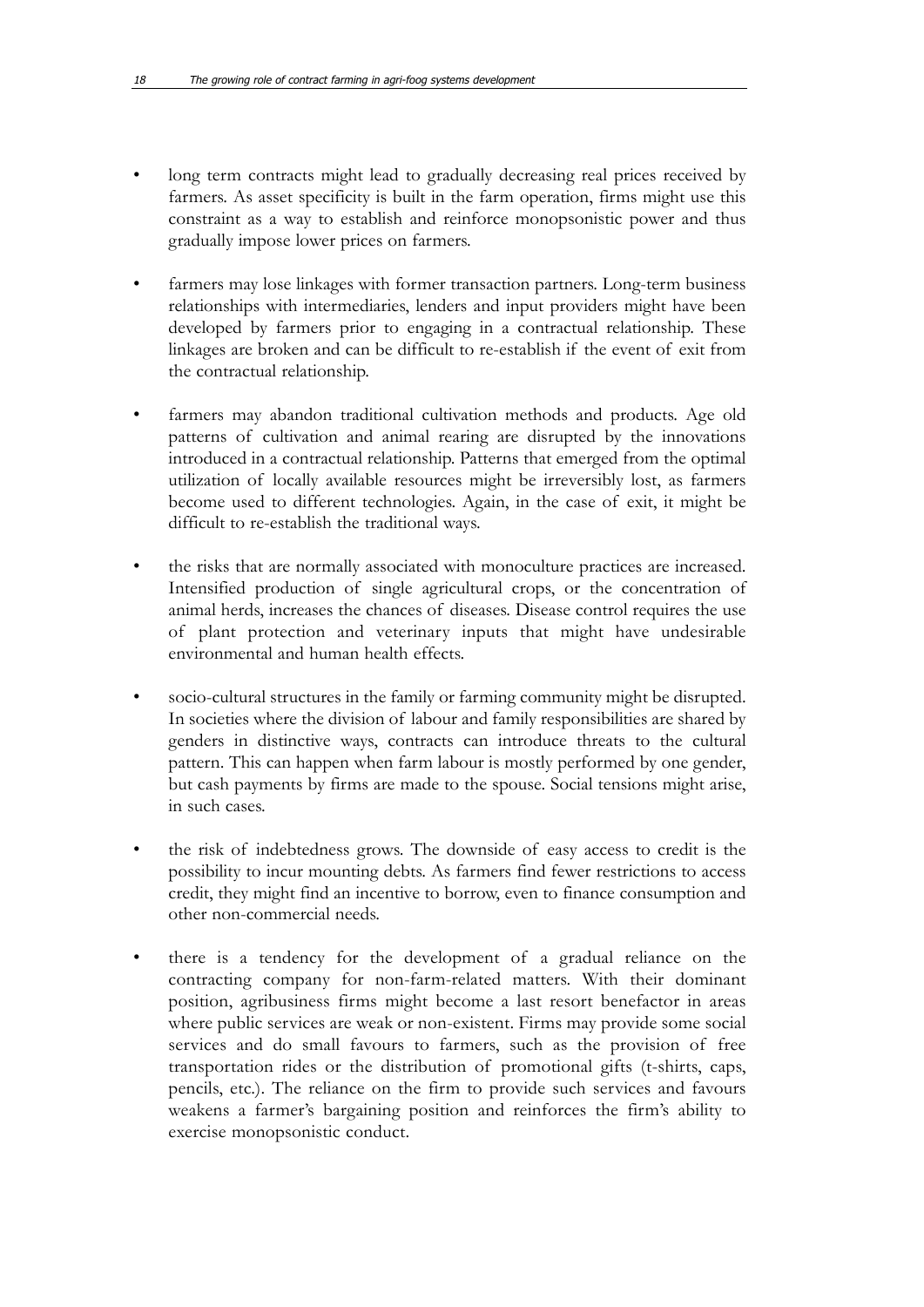### **4.3. ADVANTAGES FOR AGRIBUSINESS FIRMS**

The theoretical hypothesis is that agribusiness firms find in contract farming a strategy to minimize transaction costs, primarily the ones related to asset specificity and uncertainty. The main potential advantages are as follows:

- greater regularity of agricultural product supplies to the firm is ensured. With contracts, firms can schedule the deliveries so as to optimally utilize their processing capacity and / or distribution infrastructure. They can also better coordinate product delivery with the timing of the demands from their own clients.
- greater conformity to desirable product quality attributes and to safety standards is promoted. Since contracts specify quality attributes and since most also allow control of farming technology processes, firms are in a better position to meet consumer requirements and mandatory quality and safety standards.
- access to land is facilitated. Access to the large land areas needed by agribusiness enterprises may be precluded by legislation that caps farm sizes or exclude private companies from land ownership. Moreover, even where legislation is not restrictive, land can be costly to purchase. Contracting allows circumventing these limitations.
- input costs per unit are reduced. Economies of scale in purchasing can be attained by firms that acquire large quantities of farm inputs. These economies can stem from reasons such as the greater bargaining power of the firms, the reduced costs of bulk transportation, the sharing of fixed purchasing costs into a large number of purchased units and the possibility to access financing under more favourable conditions. Lower input costs imply lower production costs and thus permit that farmers maintain a given margin even when product prices are set at competitively lower levels.
- access to agricultural credit and eventual financial incentives and subsidies is facilitated. The reduction of risks in the firm's supply chain and the economies of scale associated with contracting operations are conditions that in principle increase a financing institution's willingness to lend. As earlier suggested, not only access is improved, but financing conditions tend to be more favourable to the firm. As to government incentives and subsidies, countries that promote contracting often use such instruments in their agribusiness development policies. They might be expressed in the form of tax breaks, foreign exchange quotas, profit repatriation flexibility, tariff reduction for imported inputs, etc.
- labour costs are reduced. Compared to full vertical integration, where the firm must hire and manage its own labour force, in contract farming these administrative responsibilities are transferred to farmers. Labour costs, including wages, social benefits, supervision and training, can represent a significant share of production costs in labour intensive farming operations. Farmers will use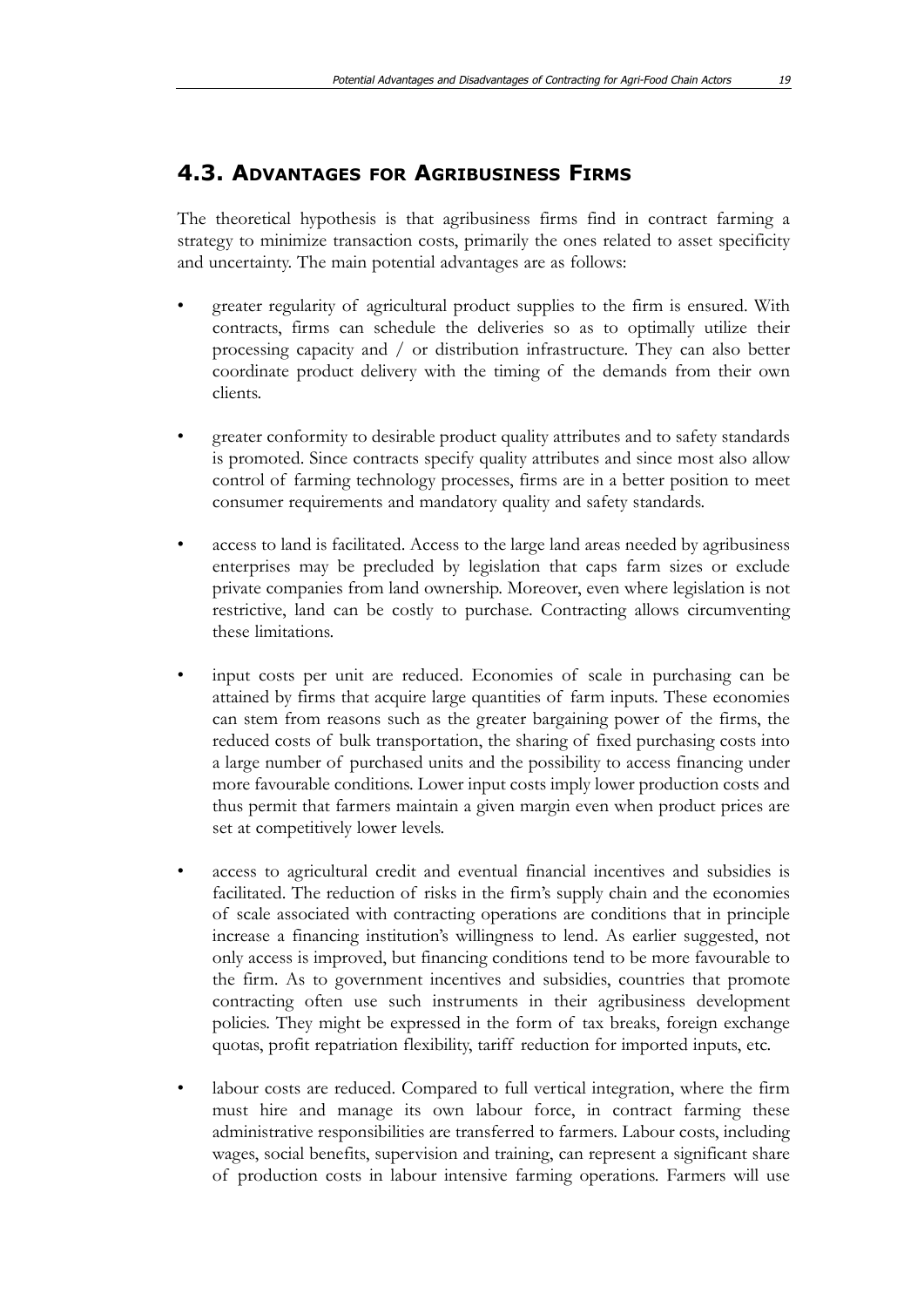family labour and when hiring, they may not be bound to the same labour laws as agribusiness firms. Hence, labour costs tend to be lower under contracting schemes.

- expansion and contraction of production is facilitated. Without fixed assets in land or specialized housing for animals, for instance, agribusiness firms have greater flexibility to expand or reduce operations. This allows better adjustment to market developments.
- for high value, labour intensive agricultural enterprises, managerial efficiency in farming may be favoured. Under contracting schemes, there is evidence indicating that family farming units tend to achieve comparable or even better productivity, when compared with larger, commercially managed units. The main reasons are the invested commitment and the comparative advantage in micromanaging farming operations. An example is the production efficiency competitions among contracting farmers, regularly promoted by a poultry processor in south-eastern Brazil. In such comparisons, small farms were frequently in the top ranks.

### **4.4. DISADVANTAGES FOR AGRIBUSINESS FIRMS**

As for farmers, agribusiness firms incorporate new risk sources in their operations, when opting for contractual arrangements as a governance mode in their supply chains. These risks bring disadvantages for the use of contracts. Classic disadvantages are:

- risk of contractual hold-ups. Just as a firm may be prone to renege on contractual terms when market conditions change, a farmer may be compelled to sell all, or part of his or her production, to a third party, when prices are perceived to be higher outside the contractual bond. This is especially problematic where alternative markets for the crop or livestock grown under contracts are easily accessible and where contractual enforcement is weak. Contractual hold-ups by farmers are known to be the reason for the failure of contract farming in many such schemes.
- transaction costs of dealing with large numbers of farmers are high. A contracting firm will typically be linked to a sizeable number of farmers, scattered over wide regional areas. Managing a commercial relationship with a myriad of partners is a complex task, requiring investments in personnel, in controls and in monitoring systems. The logistical costs tend also to be high when inputs must be distributed and production assembled by the contracting firm. For these reasons, some evidence in the literature of contract farming suggests that firms prefer to work with larger, rather than smaller farmers.
- risk of misuse or deviation of supplied inputs and of final products. In resource provision contracts, a known problem is the potential use of the distributed inputs in alternative crop and livestock enterprises. Farmers may use fertilizers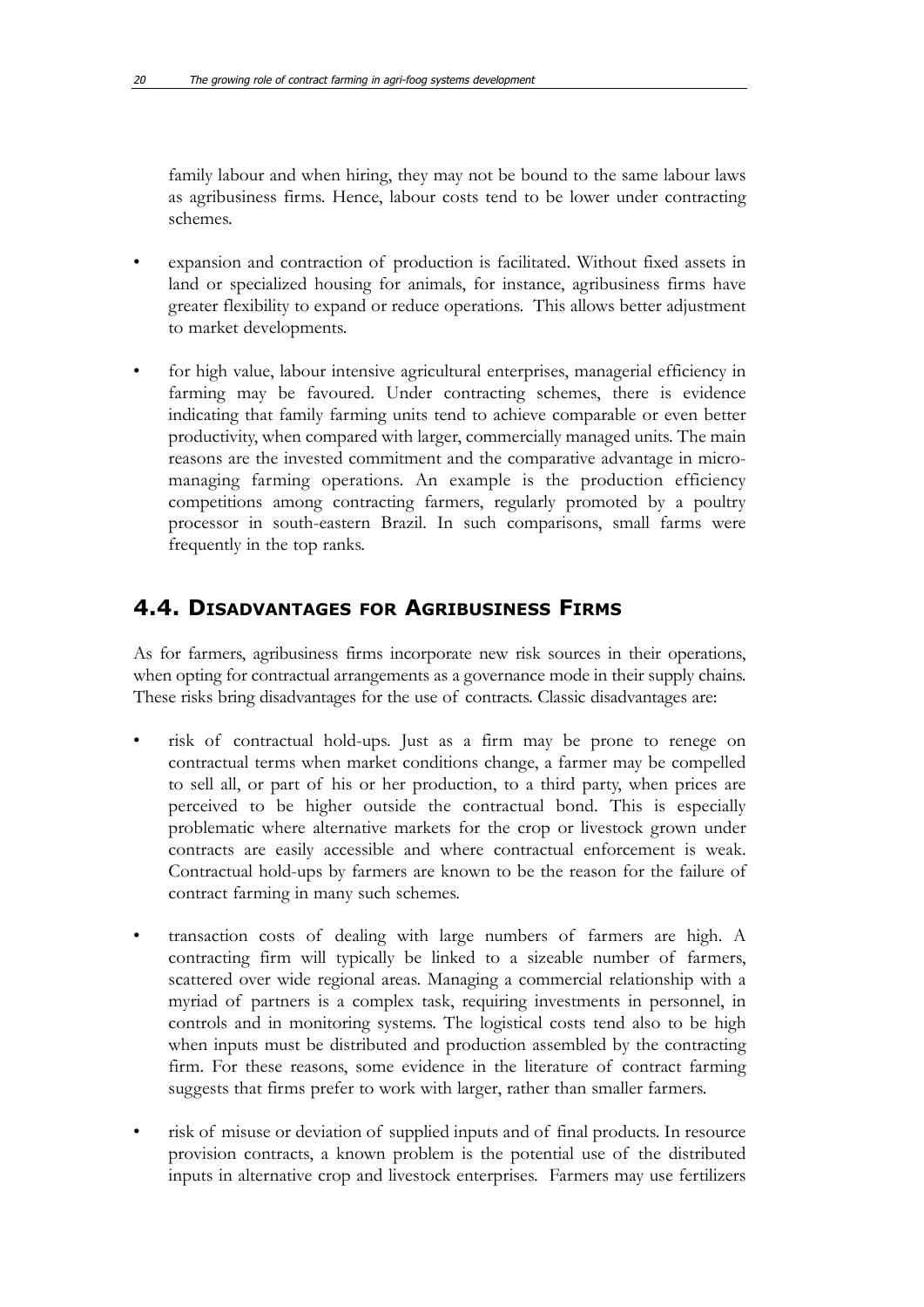in their subsistence crops or may feed domestic herds or flocks with feedstuffs provided for the contracted animal rearing. Farmers may also consume part of the production or, as we have already seen, simply sell to third parties. Firms tend to avoid this problem by closer monitoring and control and by relating prices paid to the efficiency of input use. In poultry growing contracts, formula prices take into account the feed conversion rate and the percentage mortality rate of the flock, among other performance indicators. If inputs or outputs are deviated, these figures should reflect it.

- internalization of support service costs. In the absence of contracts, farmers seek support services with external providers, public or non public (private firms, NGO's etc). With contracts instead, extension services, transportation services, financing, quality monitoring and other services are transferred to the responsibility of the agribusiness firms. Such new costs must be internalized and reckoned in the decision to contract or not.
- loss of flexibility to seek alternative supply sources. Bound by a contract, a firm is precluded from sourcing from alternative suppliers when economic conditions would so advise. As previously commented, in situations of over supply in domestic markets or in cases of favourable movements of exchange rates that reduce import costs, contracting firms must still honour the contractual commitments and may lose competitiveness
- risk of undermining the corporate image. Firms with strong brand image are particularly affected by this potential risk. Contract farming is still seen in some circles as an exploitative relationship, where farmers become simply an outsourced labour force to rent-seeking companies. Moreover, conflicts with farmers may arise, or negative impacts of the contracted operations on the environment or in animal welfare, for instance, might exist. The association of a corporate image to these negative aspects is clearly undesirable.

In brief, there are potential costs and benefits and there are less tangible rewards and shortcomings in contract farming, for all partners involved in it. The recent resurgence of contracting in agri-food systems suggests that the balance has been favourable to the participants. Successful contracting, nonetheless, demands some pre-conditions to be in place and these are reviewed in the next section.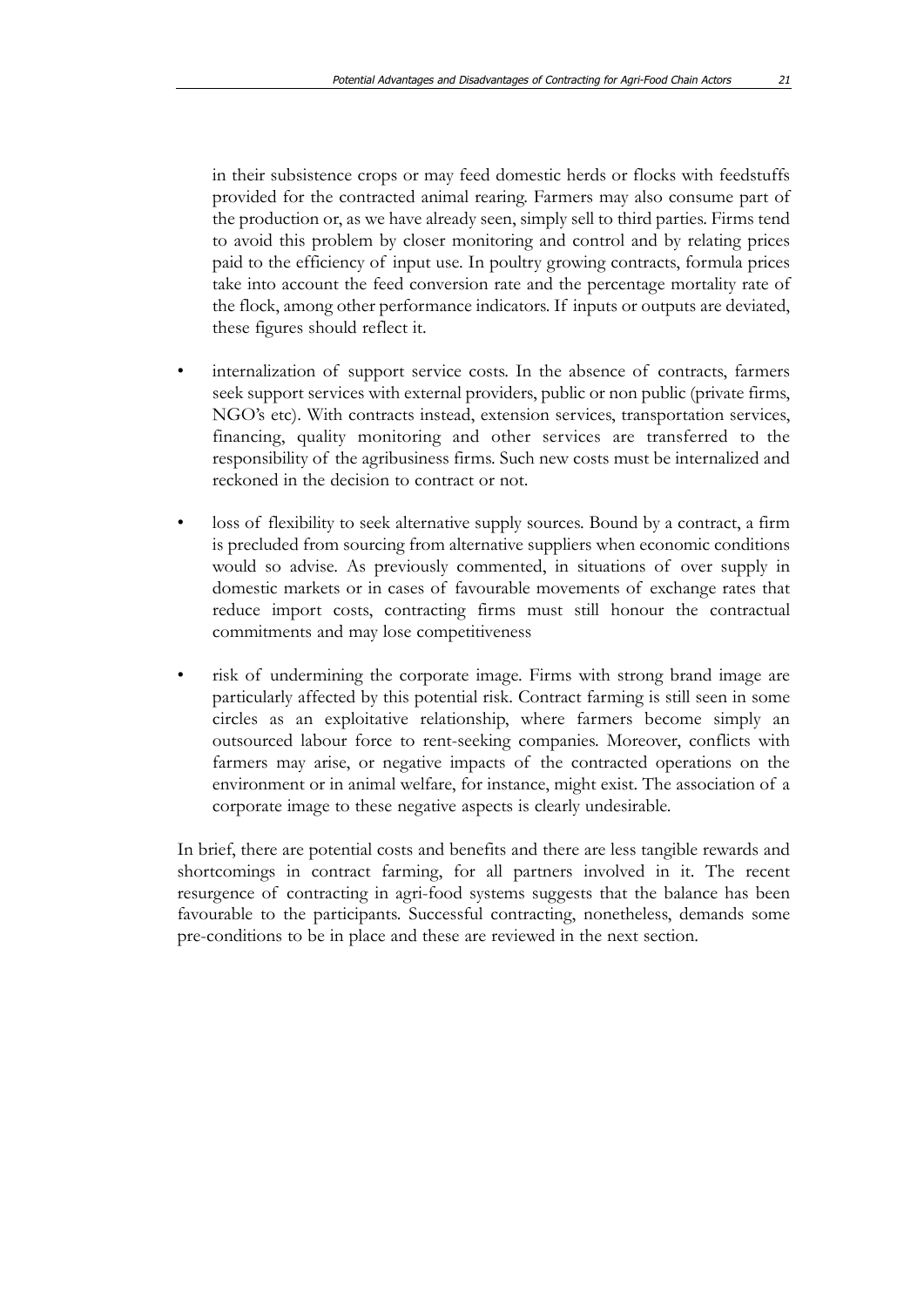## **5. Critical Success Factors**

As a preamble to the discussion of success factors for contract farming, a basic tenet might be enunciated as follows: contractual relationships will only be sustainable if partners perceive that they are better off by engaging in it. Both have to see the partnership as a source of gains - financial or otherwise - that could not be matched in the next best alternative. The corollary of this proposition is that contract farming will fail if parties do not develop mutual trust and reciprocal dependency rooted in the systems principle of synergy, whereby the whole becomes greater than the sum of its parts. As such, the critical factors for successful contract farming are primarily those that address the set of potential disadvantages that can countervail the sources of synergies.

Needless to say, a fundamental prerequisite is an *appropriate enabling environment*. No successful contracting scheme can exist or remain sustainable where the institutional and political setting is not conducive to it. We have already mentioned some of the areas where laws, regulations and policies can create advantages and disadvantages for contracting parties. They include themes such as labour relations, land tenure, taxes, foreign exchange, international trade, property rights, anti-trust measures, and commercial licensing. The importance of this normative and policy framework can not be overemphasized - governments wishing to promote farmagribusiness linkages via contracts should start by assessing, streamlining and expunging the framework from restrictive features.

The normative framework must also deal explicitly with the issue of contractual hold-up. The obligations of parties involved in formal agreements on commercial transactions have to be enforceable, and legislation to that end should be in place. Most importantly, enforcement has to be operationally and financially feasible. If the judicial system is such that the cost of litigation becomes greater than its potential benefit, no legislation protecting the rights of contractual partners can be effectively enforced.

Since the *minimization of contractual hold-ups* is considered as a critical success factor, strategies towards accomplishing this objective can be pursued by firms and farmers as complementary measures to legal enforcement. From the farmer's perspective, enhancement of bargaining power via collective action is a standard approach, for that matter. Through their associations, farmers can have stronger voices in negotiation processes and in this way better protect their interests. Firms, on the other hand, can reduce farmer defaults by group lending, by good communication and close monitoring, by the range and quality of services they offer and by treating defaulters strictly (Coulter et al, 2000). Providing credit and distributing inputs through groups reinforces peer pressure processes and in this way discourages non-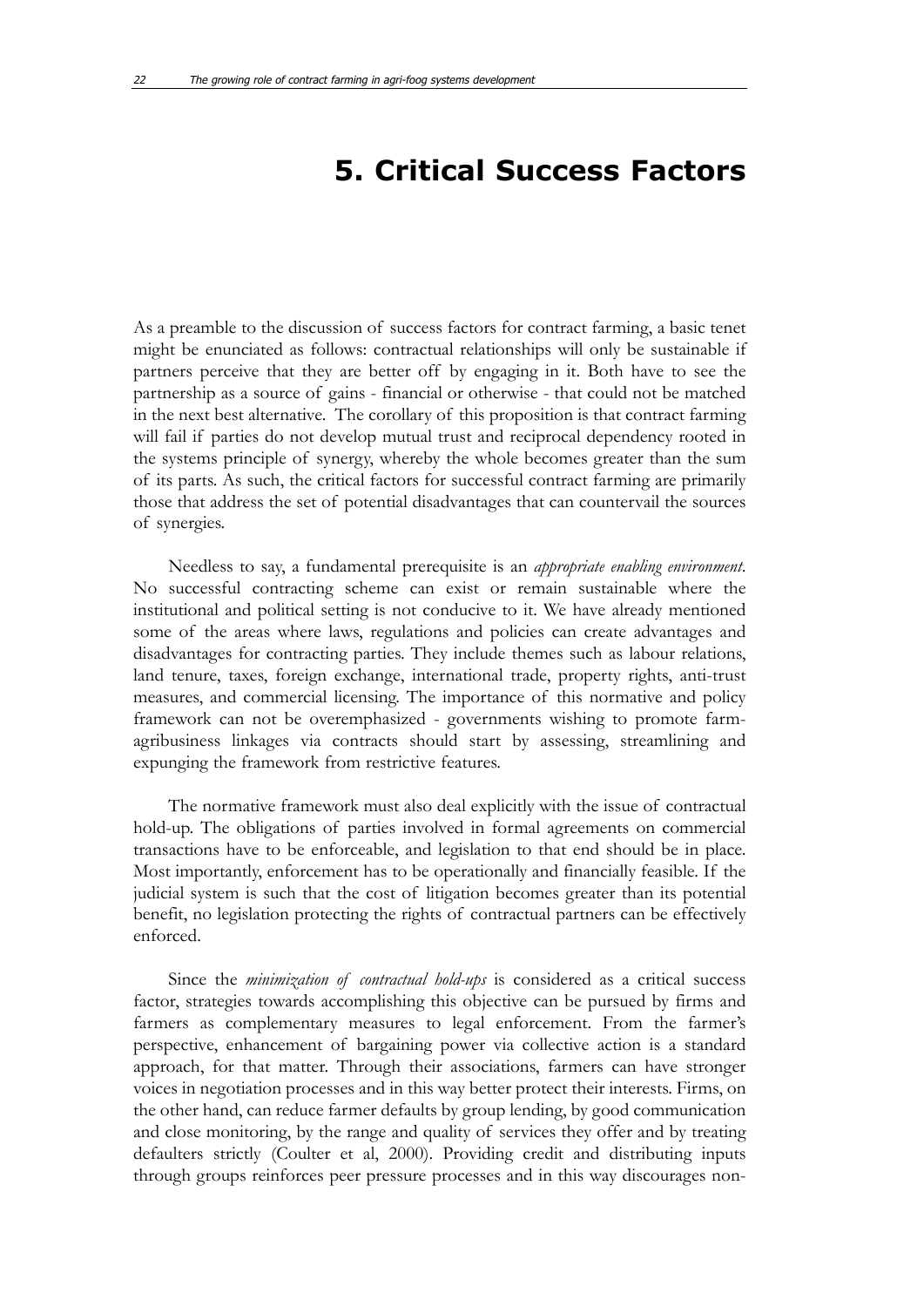compliance with the obligations individually assumed. Good communication fosters non-adversarial relationships between farmers and firms, whereas monitoring allows preventive actions when default is likely. Good quality and ample scope of services provided, of course, increase the opportunity cost of a farmer's default. Strict treatment of defaulters comprises the exclusion from the contractual scheme, asset seizure, charging of interest in payments due, or taking legal action – they are harsh, but nonetheless mostly effective measures that are ultimately beneficial to the group as a whole. Finally, a further way to reduce hold-up is to extend the contractual duration, as long term contracts in principle encourage investments in specific assets which, in turn, reduce the motivation for defaults.

The organization of farmers in groups or other associative form is a strategy that can address two other success factors identified in this work. They are *the need to countervail the unevenness in bargaining power* and *the need to reduce the transaction costs of dealing with multiple contracting parties*.

In the first case, the concern with unfair conduct by contracting firms is justified by empirical evidence that imbalanced power in contractual relations can lead to noncompetitive behaviour by the dominant party. In the case of contracting agribusiness firms, this can be expressed, *inter alia,* by the imposition of low prices, by deductions of highly set input costs, by early termination of contracts, by the manipulation of quality attributes or by the design of biased contractual clauses (Roth, 1992; Singh, 2002; Guo et al., 2005). Whereas farmers' group action per se does not impede such practices, it does reduce the scope for their imposition. Besides with their strengthened power for financial negotiations, associations are better positioned to find support from government, NGO's or private advisors in order to monitor compliance with contractual clauses, double check product quality measurements, mediate litigations and provide information on prices and costs. In a work with poultry farmers operating under contracting in Brazil, Lopes and Da Silva (1992) provided the growers' association with detailed information on the financial impact of risks affecting the performance variables that defined prices received. This helped the association to negotiate favourable revisions in the payment criteria utilized by the contracting company.

In the second case, when dealing with farmers' groups agribusiness firms can reduce transaction costs in activities like contract negotiations, which can be done collectively, extension services, which might be delivered to groups, and group lending, which as we saw can reduce the likelihood of default. FAO is presently executing a project to rehabilitate a sugar factory in Afghanistan that will contract sugar beet growing with 2000 small farmers. The factory managers explicitly indicated their desire to work with farmer's groups, as opposed to individual growers. Other ways to reduce transaction costs include a preference by firms to work with larger farms, a strategy that can be socially undesirable, if contract farming is promoted within the scope of agribusiness development programs.

A further critical success factor is the *appropriate consideration of production risks in the contract design*. Some risk sources can be known *a priori* and their sharing among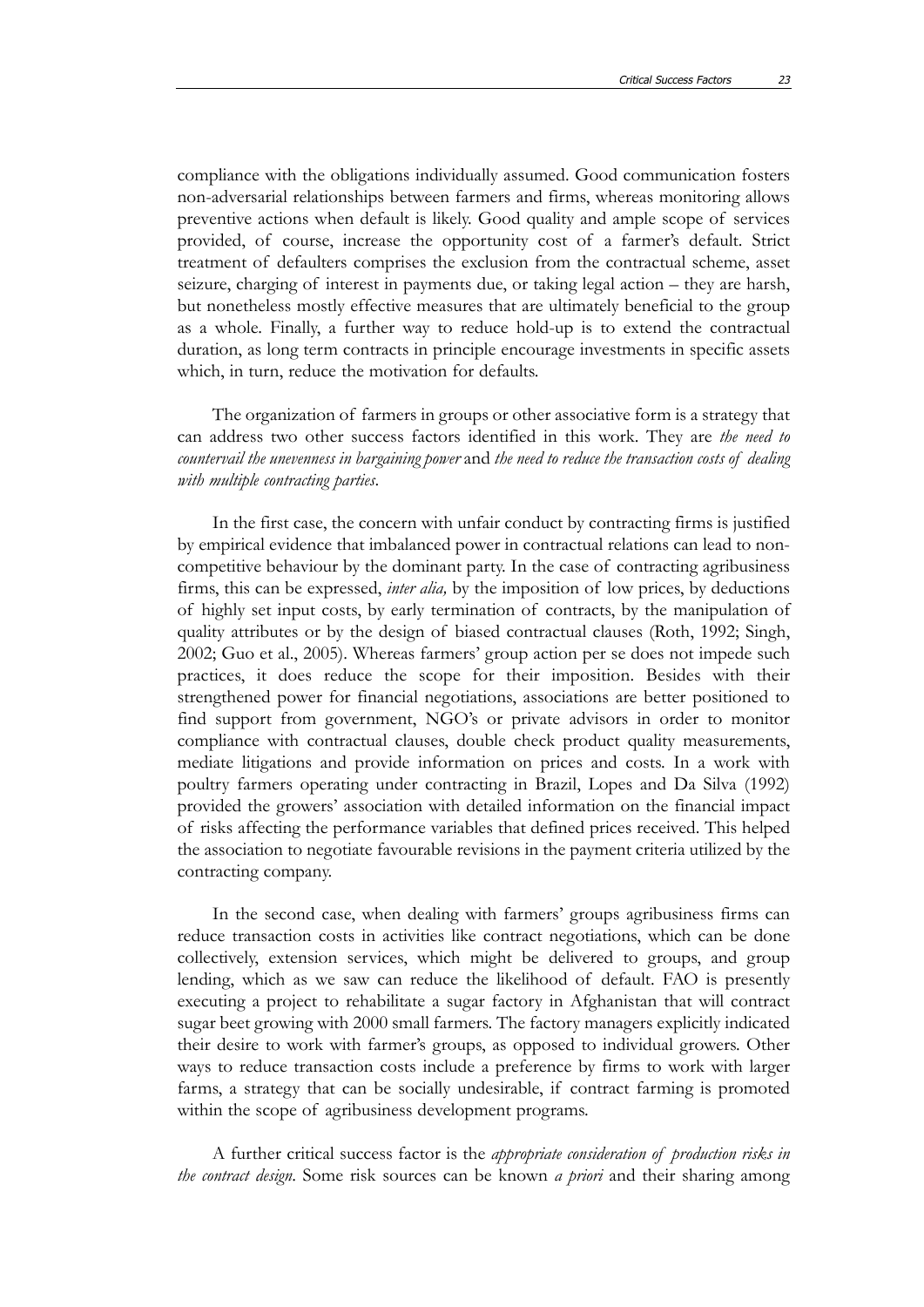transaction parties can be negotiated. Yet, risk sources can never be completely foreseen nor can they be fully covered by contractual clauses. For both of these scenarios, strategies are needed, so as to avoid unexpected events that undermine the contractual relationship. In the case of known risks, or even in the case of so called "force-majeure" events, insurance mechanisms might be designed to provide the needed compensations. In the sugar factory above referred to, such an insurance scheme is being created with FAO assistance. For circumstances that can not be foreseen and not classified as "force-majeure", arbitration mechanisms can be proposed to resolve ensuing disputes. Third parties, such as NGO's, might function as conflict arbitrators, for that matter.

There are certainly other success factors to which the literature draws attention. Yet, they tend to deal with regional specific situations or are basically portions of the traditional check-lists for successful implementation of any agroindustrial development project, regardless of the mode of governance. Hence, assuming that the critical aspects here discussed have been properly dealt with by those wishing to promote contracting, a final question remains to be answered: are all farm enterprises suitable for contract farming? In principle we can not rule out any, but some characteristics make some enterprises more suitable than others. In this respect, the literature here reviewed and the author's experiences suggest that high valued crops and livestock, destined to processing or to export markets, seem to be the better candidates for contracting<sup>6</sup>. These characteristics either generate mutual asset specificity or require close control over production and delivery processes, so as to ensure adherence to the intended quality and safety attributes and to facilitate logistical scheduling.

<sup>&</sup>lt;sup>6</sup> A list of agri-food enterprises for which contracting farming has been reported has been compiled and is presented in Annex 1.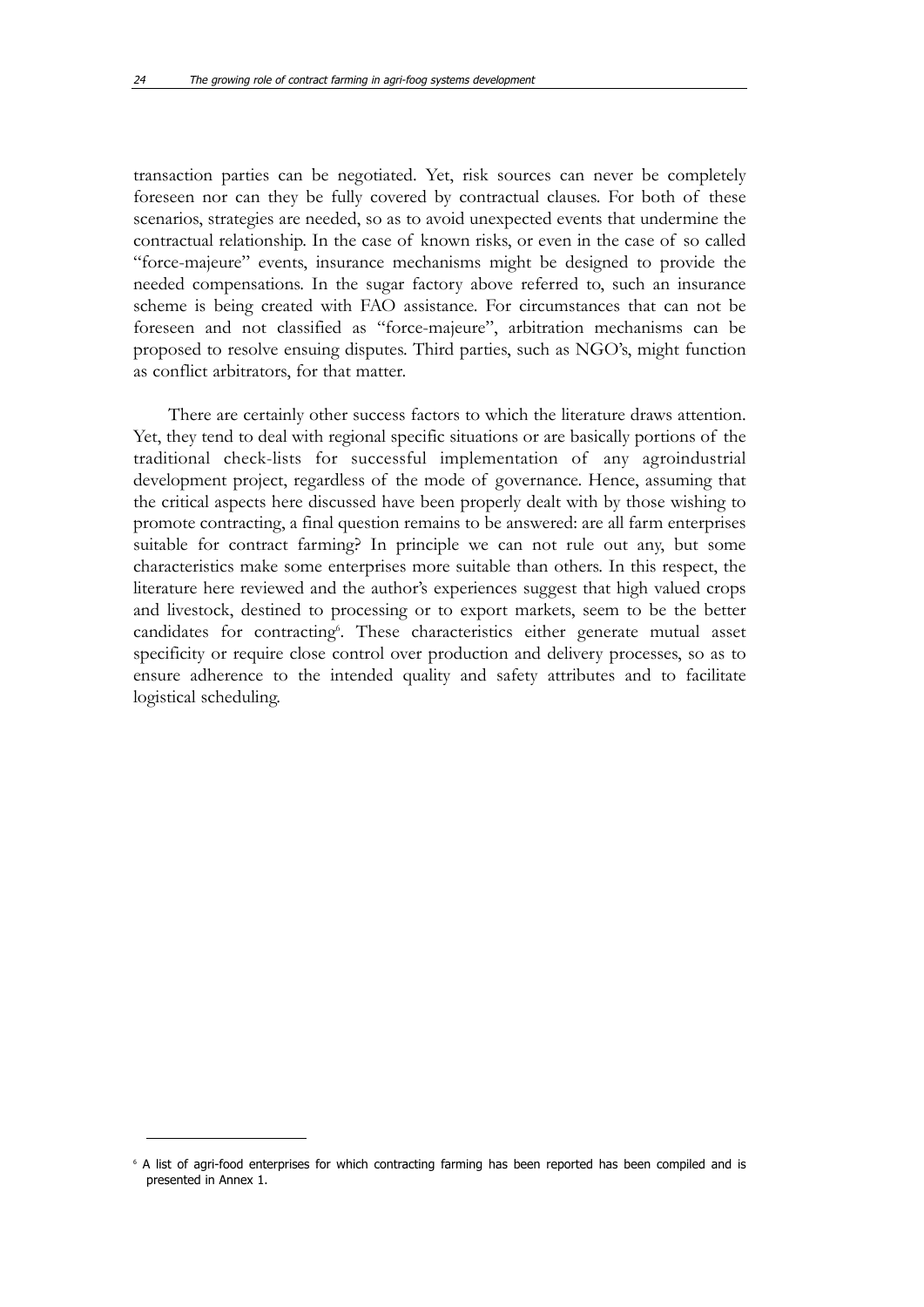## **6. Conclusions**

We have seen that changes in agri-food systems internationally are creating a renewed interest in contract farming as a supply chain governance strategy. We also saw that the theoretical framework of transaction cost economics helps to explain the growing role of contracts in vertical coordination in food and agriculture. To the extent that the changes in agri-food systems favour the creation of asset specificity and increase the uncertainty in transactions, the increased adoption of contracting worldwide can be regarded as a rational response of supply chain actors seeking to minimize their transaction costs.

The evidence gathered in this review pointed out this growing adoption of contracts and also hinted at its promotion in the developing world as an instrument for agribusiness development. Indeed, contracts can be a conduit for private sector involvement in the provision of inputs, credit, farming technology, information and access to markets. This becomes a particularly suitable strategy to be followed in the aftermath of structural adjustments programs, where the capacity of the public sector to provide such services has been curtailed. Moreover, contract farming can also have a role as a catalyser of income growth in the rural sector - the possibilities offered for small farmer participation in managed supply chains are known to result in potential income enhancement in rural areas. Nonetheless, contracting should not be seen as a one-size-fits-all solution for the improvement of agri-food systems performance and organization in developing countries. Critical success factors for adoption and sustainability have to be assessed, as without doubt there will be situations and settings for which the strategy would be ill-advised.

When contract farming is promoted within the scope of a development strategy, mechanisms to lessen the potential disadvantages for the contracting parties should be put in place. This review has suggested a number of options to be considered in this context, among which the role of third parties in facilitating the initiation of contracts and in acting as conflict mediators deserves special consideration. The experiences of NGO's and other organizations functioning as brokers in linkages between farmers and agribusinesses have been highlighted by FAO in a number of case studies (Rottger, 2005; Santacoloma and Riveros, 2005). Yet, these are mostly recent experiences - research is still needed to provide a better understanding of their modes of operation and on the sustainability of their involvement as the contractual relationship matures. Research is also needed in a related issue, namely the role of private-public partnerships in promoting and sustaining contract farming. Is there a role for public funding of NGO's and organizations that act as brokers in farm agribusiness linkages?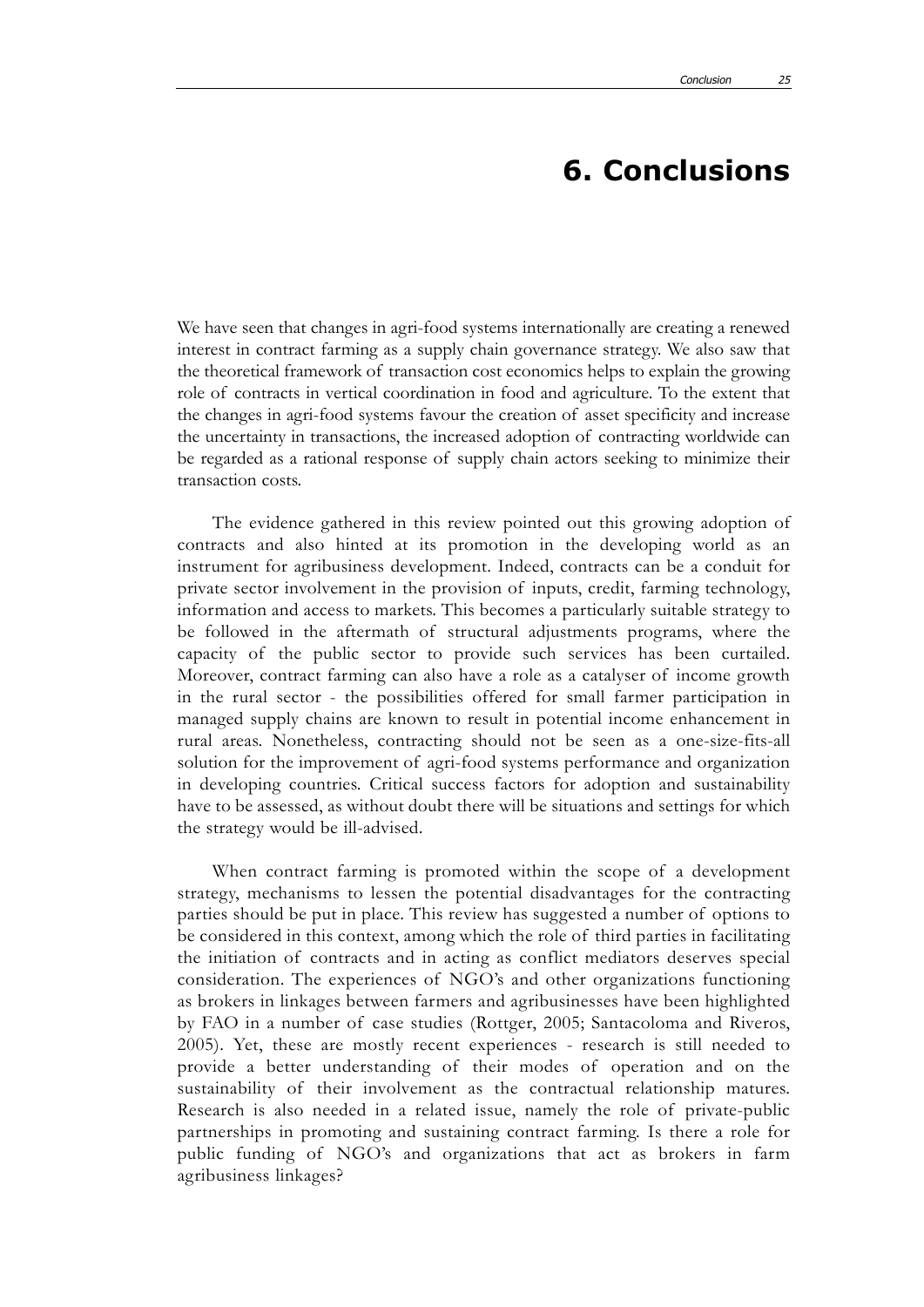Another facilitation role that deserves further consideration is that of information provision. Information on contracting in general and on contract designs in particular, can be provided by governments, development agencies, research institutions and NGO's, as a way to disseminate best practices and reduce the uncertainty in decision processes regarding this form of supply chain governance. FAO has published a book on contract farming and has started an initiative to promote farm-agribusiness linkages, which has already generated the case studies earlier mentioned. New cases are being collected and are being disseminated in FAO's web-site (http://www.fao.org/ag/ags/subjects/en/agmarket/linkages/index.html). In the future, there are plans to also collect and publicize model contracts for different commodities. It is hoped that these initiatives can continue raising awareness on the subject.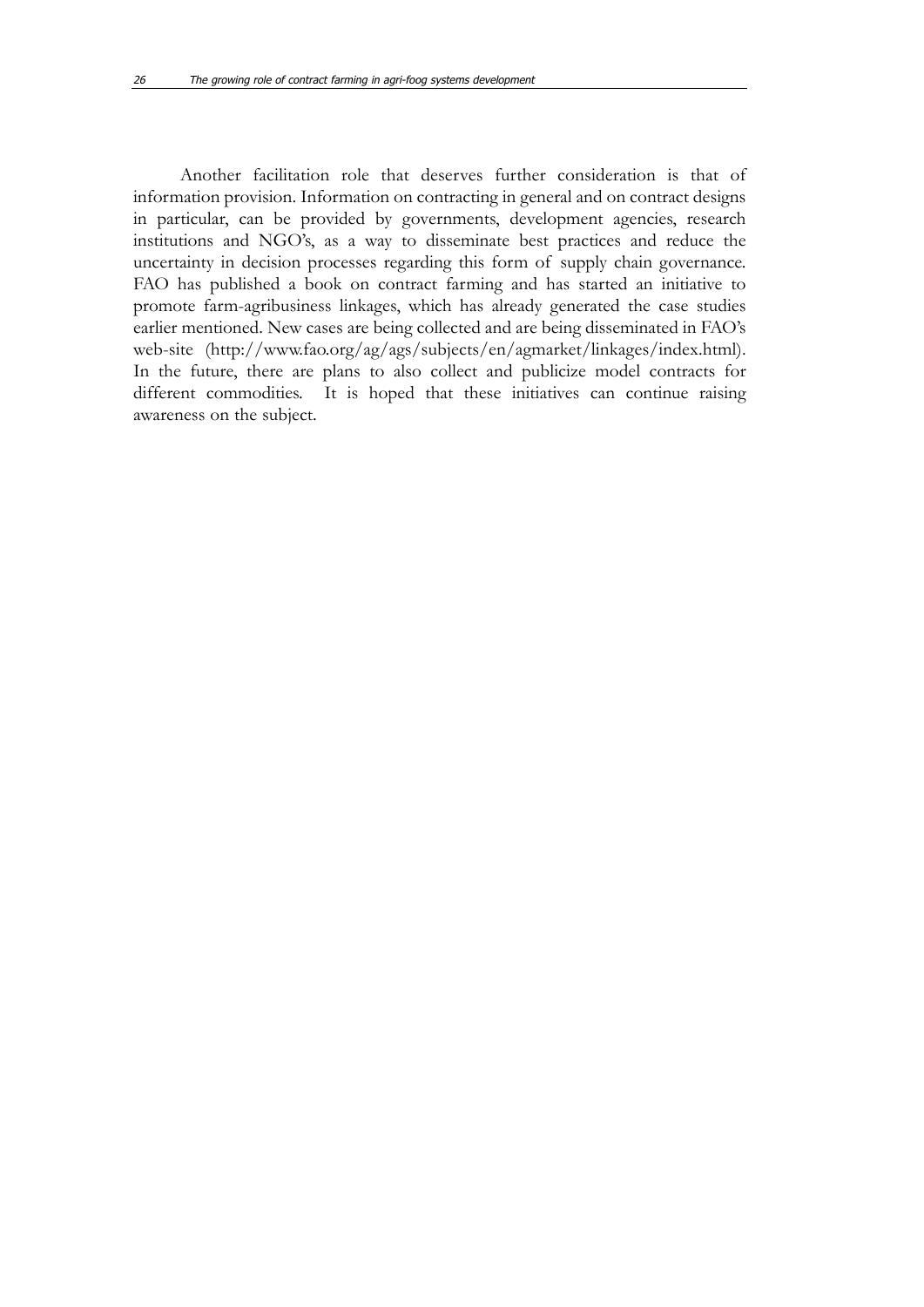## **7. References**

- **Anon**.. 2003; Contract Farming Ventures in India: A Few Successful Cases. Spice, Vol1. No. 4; Ministry of Agriculture, India, March 2003
- **Ahn, D**. 2004; Contract Farming, Farmer's Collective Action and Participation of the Poor in North Vietnam. http://www.markets4poor.org/modules.php/?op= modload&name=UpDownload&file=index&req=getit&lid=92 . Accessed on June 27<sup>th</sup> 2005.
- **Ashford, Lori; World Population Highlights**. 2004; 2005. Population Reference Bureau, Washington
- **Bando, P.** 1998; Coordenação Vertical no Complexo Agroindustrial Frutícola Brasileiro: Uma Proposta para a Zona da Mata de Minas Gerais. Tese de Mestrado em Economia Rural, Universidade Federal de Viçosa, Viçosa, MG
- **Baumann, P.** 2000; Equity and Efficiency in Contract Farming Schemes: The Experience of Agricultural Tree Crops. Working Paper 139, Overseas Development Institute, October 2000.
- **Boehlje, M**. 1999; Structural Changes in the Agricultural Industries: How do We Measure, Analyze and Understand Them? *American Journal of Agricultural Economics*, 81 (5) pp. 1028-1041
- **Chen, K.; Shepherd A. and Da Silva. C.** 2005; Changes in Food Retailing in Asia: Implications of Supermarket Procurement Practices for Farmers and Traditional Marketing Systems. FAO AGSF Occasional Paper No. 8
- **Coulter, J., Goodland, A., Tallontire, A. and Stringfellow, R.**. 2000; Marrying Farmer Cooperation and Contract Farming for Agricultural Service Provision in Sub-Saharan Africa. Natural Resources Institute.
- **Eaton, C. and Shepherd. A.** 2001; Contract Farming: Partnerships for Growth. FAO Agricultural Services Bulletin 145, Rome
- **FAO**. 2005; The State of Food Insecurity 2004. Rome
- **FAO.** 2002; World Agriculture Towards 2015/2030: An FAO perspective; Rome
- **Fullton, M. and Giannakas, K. 2001;** Agricultural Biotechnology and Industry Structure. *AgBio Forun*, 4 (2) pp. 137-151
- **Gopintah, M. 2000;** Foreign Direct Investment in Food and Agricultural Sectors. Department of Agricultural and Resource Economics, Oregon State University.
- **Guo, H. Jolly, R. and Shu, J.;** 2005. Contract Farming in China: Supply Chain or Ball and Chain? Paper presented in the Minnesota International Development Conference, University of Minnesota, April 2005
- **Glover, D.;** 1994 Contract Farming and Commercialization of Agriculture in Developing Countries. In: von Braun, J. and Kennedy, E. (Eds.). Agricultural Commercialization, Economic Development and Nutrition. Johns Hopkins, pp. 166-175.
- **Halweil, B**. 2002. Home Grown: The Case For Local Food In A Global Market. Worldwatch Paper 163 The Worldwatch Insitute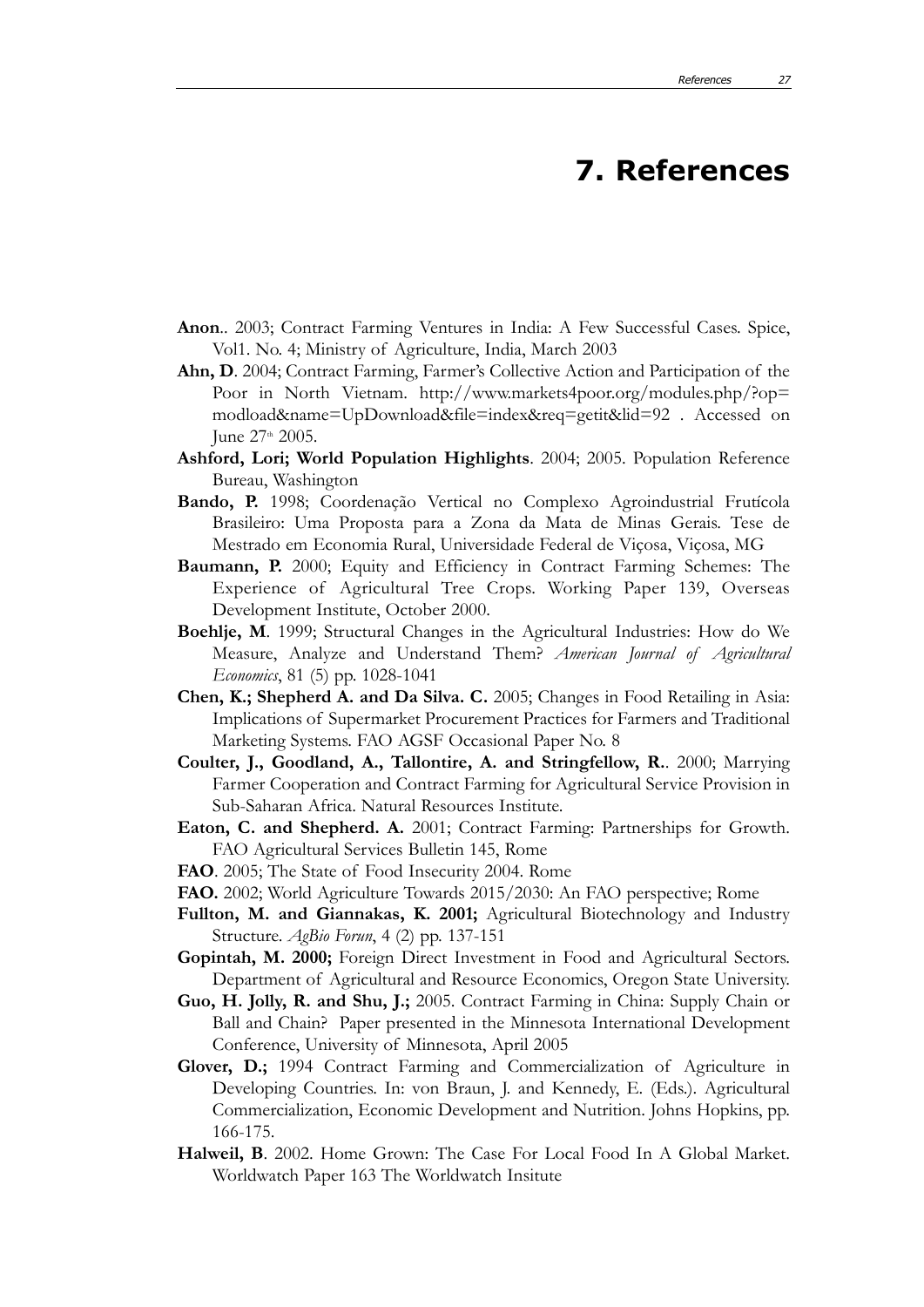- **Helmberger, P., Campbel G. and Dobson, W**. 1981; Organization and Performance of Agricultural Markets. In: Martin, L.; *A Survey of Agricultural Economics Literature*, Vol. 3. The University of Minnesota Press, Minneapolis
- **Hobbs, J.** 1996; A Transaction Costs Approach to Supply Chain Management. *Supply Chain Management*, 1 (2) pp. 15-27
- **Huddleston, P.** 2005. Old Crop, New Crop: Contrcating Out Oil Palm Production in Ghana. School of Earth and Geographical Sciences, The University of Western Australia
- **Key, N. and Runsten, D.** 1999; Contract Farming, Smallholders, and Rural Development in Latin America: The Organization of Agroprocessing Firms and the Scale of Outgrower Production. *World Development*, 27 (2) pp. 381-401
- **Kirsten, J. and Sartorius, K.l.** 2002. Linking Agribusiness and Small Farmers in Developing Countires: Is There a New Role for Contract Farming? Development Southern Africa 19 (4) October 2002
- **Lopes, J. and Da Silva, C.** Rentabilidade e Risco em Contratos de Integração Usados no Complexo Agroindustrial Avícola Brasileiro. *ANAIS do XXXI Congresso Brasileiro de Economia e Sociologia Rural*. Vol. II pp. 588-604; Ilhéus, BA,
- **Mac Donald, J.; Perry, J., Ahearn, M., Banker, D., Chambers, W., Dimitri, C., Key, Nigel, Nelson, K., Southard, L.** 2004; Contracts, Markets and Prices: Organizing the Production and Use of Agricultural Commodities. Agricultural Economic Report Number 837, USDA, November 2004.
- **Minot, N.** 1986; Contract Farming and its Effect on Small Farmers in Less Developed Countries. Working Paper No. 31. Department of Agricultural Economics, Michigan State University
- **NABARD**, undated; Contract Farming as Means of Value Added Agriculture"; http://www.medcindia.org/cgi-bin/researchproject2.htm (Accessed on June 12, 2005)
- **Narayananan, S. and Gulati, A.** 2002. Globalization and the Smallholders: A Review of Issues, Approaches and Implications. MSSD Discussion Paper No. 50. IFPRI, Washington
- Peterson, H. and Wysocki, A. 1998. Strategic Choice Along the Vertical Coordination Continuum. Staff Paper #98-16, Department of Agricultural Economics, Michigan State University
- **Rabobank**, Partnerships in the Animal Protein Industry AgriVision 2005, London, June 2005.
- **Reardon, T. and Barret, C.** 2000. Agroindustrialization, Golbalization and International Development: An Overview of issues, Patterns and Determinants. *Agricultural Economics* 23 (2000) pp. 195-205
- **Reardon, T. and Berdegué, J**. 2002; The Rapid Rise of Supermarkets in Latin America. *Development Policy Review*, 20 (4) pp. 371-388
- **Rehber, E.** 1998; Vertical Integration in Agriculture and Contract Farming. Working Paper No. 46. Food Marketing Policy Center. University of Connecticut
- **Rehber, E.** 2000; Vertical Coordination in the Agro-Food Industry and Contract Farming: A Comparative Study of Turkey and the USA. Food Marketing Policy Center. . University of Connecticut . Research Report No. 52, February 2000.
- **Roth, R.** 2002; Contract Farming Breeds Big Problems for Growers. *Famers'Legal Action Report*, Winter 1992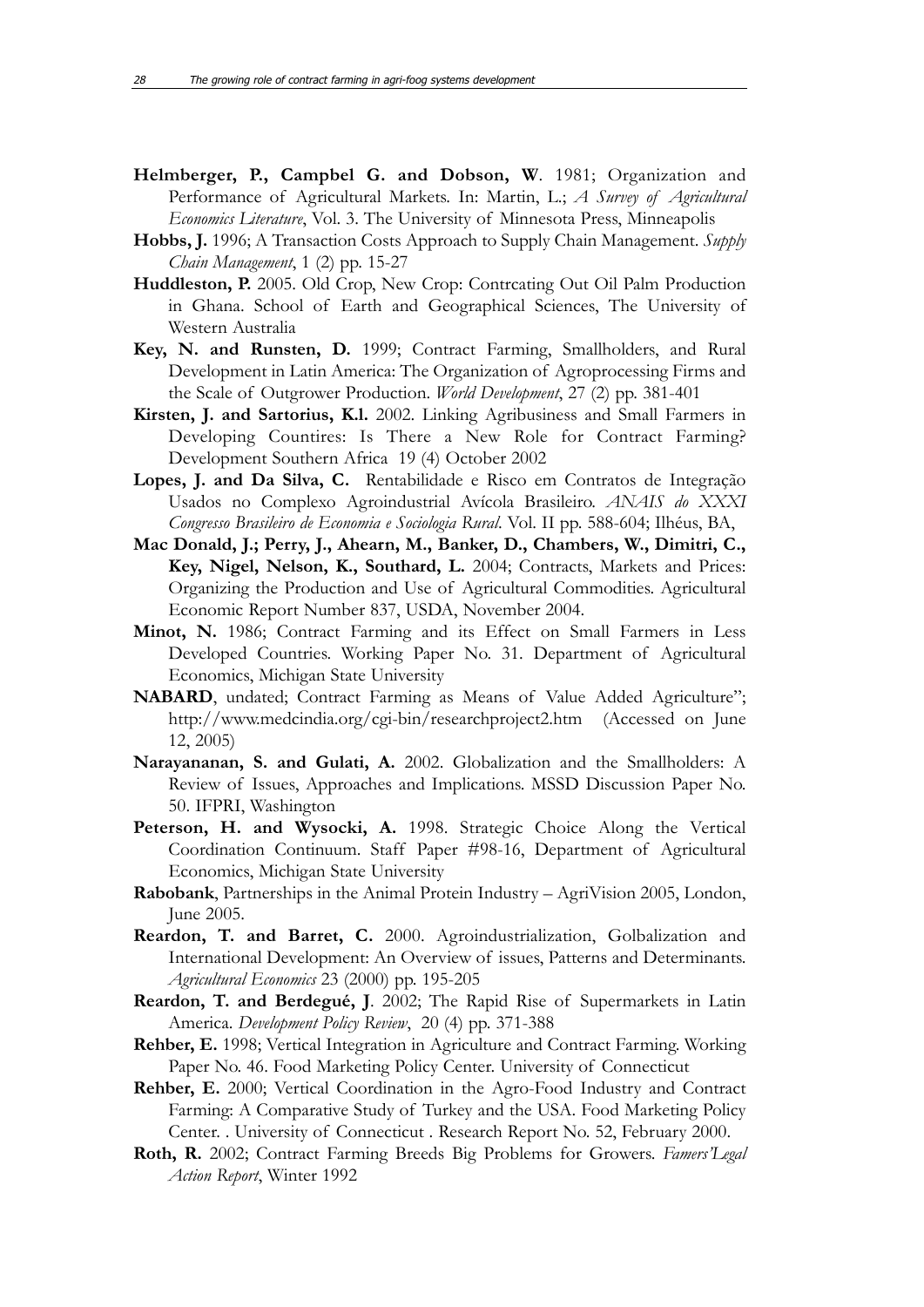- **Runsten, D. and Key, N.** 1996; Contract Farming in Developing Countries: Theoretical Aspects and Analysis of Some Mexican Cases, U.N. Economic Commission for Latin America and the Caribbean, Santiago
- **Rottger, A.** 2005 Strengthening farm-agribusiness linkages in Africa. Proceedings of Expert Consultation. AGSF Working Paper, No. 5, FAO, Rome
- **Santacoloma, O and Riveros, H.** (Eds.), 2005; Alternatives to improve negotiation and market access capabilities of small-scale rural entrepreneurs in Latin America. AGSF Working Paper, No. 4, FAO, Rome
- **Senauer, B. and Venturini, L.** 2005; The Globalization of Food Systems: Conceptual Framework and Empirical Patterns. Working Paper 05-1. The Food Industry Center, University of Minnesotta, Minneapolis
- **Singh, S.** 2002; Contracting out Solutions: Political Economy of Contract Farming in the Indian Punjab. *World Development*, 30 (9) pp. 1621-1638
- **Singh, G. and Asokan, S.** 2005 Contract Farming in India: Text and Cases. Oxford & IBH Publishing, New Delhi
- **Singh, S.** 2004; State, Agribusiness Firms and Farmers in Thailand: A Study of Contract Farming System. Asian Scholarship Foundation, Bangkok
- **Trienekens, J.; Beers, G. and Beulens, A.** 1998; Chain Science: A Literature Search Into Schools and Disciplines Related to Vertical Integration. Working Paper. Wageningen Agricultural University, Management Studies Group.
- **Tweeten, L. and Flora, C.** 2001; Vertical Coordination of Agriculture in Farming Dependent Areas. Report 137, Council for Agricultural Science and Technology, Iowa
- **UBA** União Brasileira de Avicultura, 2005. Relatório Anual 2004-2005
- **Van der Vorst, J.** 2005. Personal Communication
- **Warning, M. and Key, N.** 2002; The Social Performance and Distributional Consequences of Contract Farming: An Equilibrium Analysis of the Arachide de Bouche Program in Senegal. *World Development* 30, (2) pp. 255-263
- **Warning, M. and Hoo, W.** 2000; The Impact of Contract Farming on Income Distribution: Theory and Evidence. Paper Prepared for Presentation at the Western Economics Association International Annual Meetings, June 2000
- **Wilkinson, J.** 2004. The Food Processing Industry, Globalization and Developing Countries. *Electronic Journal of Agricultural and Development Economics* 1 (2) pp. 184- 181
- **Woodend, J.** 2003; Potential of Contract Farming as a Mechanism for the Commercialisation of Smallholder Agriculture: The Zimbabwe Case Study. Consultancy Report, FAO – AGSF, Rome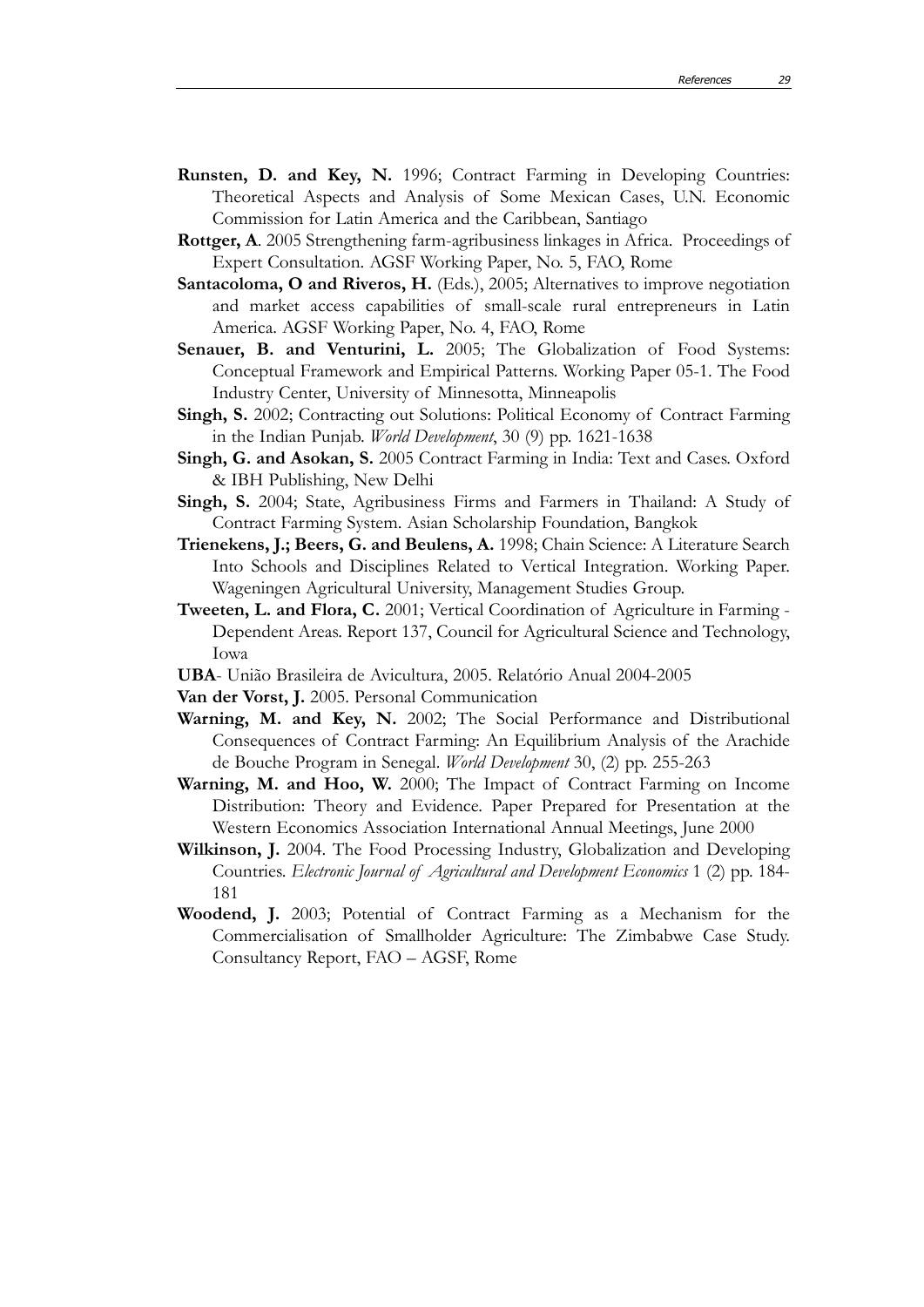| <b>Enterprise</b> | <b>Countries</b>                                                                | <b>Sources</b>                                                  |
|-------------------|---------------------------------------------------------------------------------|-----------------------------------------------------------------|
| Asparagus         | Lesotho, Philippines                                                            | Minot, Rottger                                                  |
| Acquaculture      | China, Brazil                                                                   | Guo et al., author's observations                               |
| <b>Baby Corn</b>  | Thailand                                                                        | Eaton and Shepherd                                              |
| Banana            | Philippines, Costa Rica, Guatemala, Honduras,<br>Panama, Ecuador                | Minot                                                           |
| Barley            | India, Bolivia                                                                  | SPICE, Minot                                                    |
| Blackberry        | India                                                                           | Eaton and Shepherd                                              |
| Cassava           | Thailand                                                                        | Eaton and Shepherd                                              |
| Coffee            | Sudan, El Slavador                                                              | Minot                                                           |
| Corn              | USA, Philippines, Brazil                                                        | McDonald et al, Eaton and Shepherd, author's observations       |
| Cotton            | USA, Zimbabwe, India, Ghana, Vietnam                                            | McDonald et al.; Woodend; SPICE; Eaton and Shepherd,            |
|                   |                                                                                 | Ahn                                                             |
| Cucumber          | Guatemala                                                                       | Minot                                                           |
| Eggs              | <b>USA</b>                                                                      | McDonald et al                                                  |
| Flowers           | Thailand                                                                        | Eaton and Shepherd                                              |
| Fruits            | Several                                                                         | Several                                                         |
| Green             | Thailand                                                                        | Eaton and Shepherd                                              |
| Beans             |                                                                                 |                                                                 |
| Hogs              | Brazil, USA, Philippines                                                        | McDonald et al., author's observations, Rottger                 |
| Honev             | China. El Slavador                                                              | Guo et al., Minot                                               |
| Melon             | Dominican Republic                                                              | Minot                                                           |
| Milk              | USA, China, India, Turkey, Honduras, Mexico, Croatia,                           | Ahn, Minot, McDonald et al., Guo et al., Birthal et al., Minot, |
|                   | Kenya, Vietnam                                                                  | Eaton and Shepherd, Rottger                                     |
| Oil Palm          | Ghana, Cameroon, Ivory Coast, Malaysia, Indonesia,<br>Papua New Guinea, Nigeria | Minot, Huddleston, Eaton and Shepherd                           |
| Papaya            | Fiji, Colombia                                                                  | Eaton and Shepherd                                              |
| Passion Fruit     | India                                                                           | Eaton and Shepherd                                              |
| Peaches           | Guatemala                                                                       | Minot                                                           |
| Peanuts           | USA, Senegal                                                                    | McDonald et al; Warning and Key                                 |
| Pineapple         | Ivory coast, Brazil, Thailand                                                   | Minot, author's observations                                    |
| Poultry           | Brazil, USA, Zimbabwe, India, Kenya, Bolivia, Jamaica,<br>Peru                  | McDonald, Bando, Woodend, Borthal et al.                        |
| Rice              | Vietnam. Guatemala. Costa Rica. Honduras                                        | Minot. Ahn                                                      |
| Rubber            | Cameroon, Ivory Coast, Nigeria, Malaysia, Indonesia                             | Minot                                                           |
| Seeds             | Brazil, India                                                                   | NABARD, author's observations                                   |
| Silkworm          | Brazil, China                                                                   | Bando, Guo et al.                                               |
| Soybeans          | USA, Thailand, Philippines                                                      | Eaton and Shepherd, McDonald et al.                             |
| Spices            | Kenya, Malaysia                                                                 | Minot, Rottger                                                  |
| Strawberry        | India, Mexico                                                                   | Minot                                                           |
| Sugar beets       | Afghanistan, Germany, USA                                                       | Author's observations, McDonald et al.                          |
| Sugarcane         | Kennya, Swaziland, Uganda, Thailand, South Africa                               | Eaton and Shepherd, Minot, Rottger                              |
| Sunflower         | Kenya                                                                           | Minot                                                           |
| Tea               | Zimbabwe, Kenya, Uganda, Malawi                                                 | Minot; Woodend                                                  |
| Tobacco           | USA, Kenya, Brazil, Nigeria, Tanzania, Sudan,<br>Jamaica, Thailand              | McDonald et al. Minot, author's observations                    |
| Tomato            | Brazil, Dominican Republic, Nigeria, Nigeria,<br>Nicaragua, Indonesia           | Minot, Raylnods, Eaton and Shepherd, author's observations      |
| Vegetables*       | Several                                                                         | Several                                                         |
| Wheat             | <b>USA</b>                                                                      | McDonald et al.                                                 |
|                   |                                                                                 |                                                                 |

### **Annex 1 - Crops and Livestock Enterprises Produced under Contracts7**

<sup>7</sup> This table adapts and expands the one originally prepared by Minot (1986)

<sup>\*</sup> General categories with too many entries for the table. Where possible, the information was broken down by enterprise type